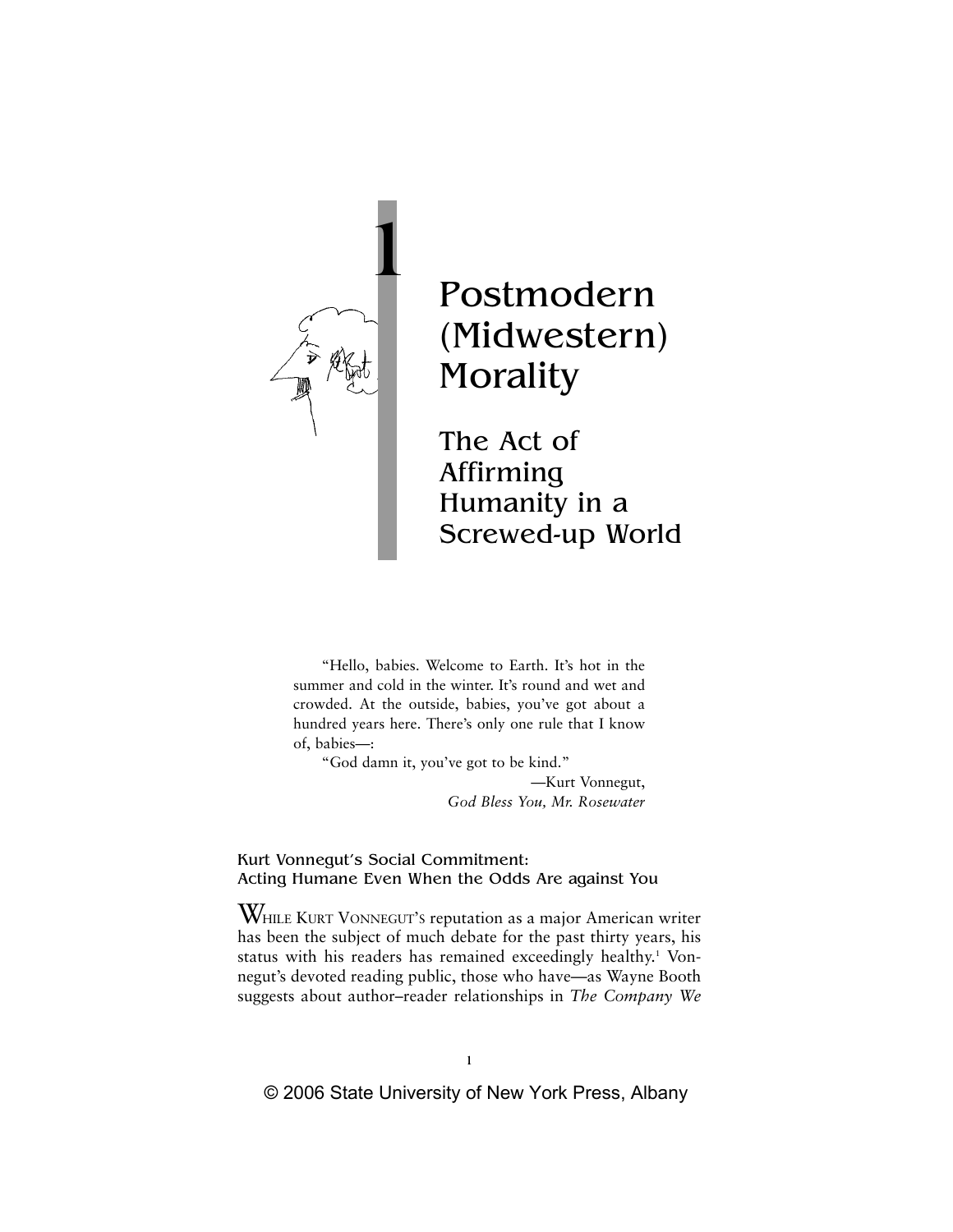*Keep: An Ethics of Fiction*—invited the author into their lives, embracing the negotiated philosophy of a postmodern, Midwestern moralist, have remained faithful in a manner that is humorously akin to the rock-and-roll groupies who followed the Grateful Dead across the country for so many years, or, perhaps even more so, the citizens of some Indiana town where folks gather around one of their own boys who's made good, waiting to hear what he has to say. It is this faithful following—one created by narratives that are at once profound and intimately familiar, one which was responsible for the early paperback sales of such works as *Mother Night* and *Cat's Cradle*—that scholars at first briefly acknowledged, then ignored. This cult of readers was first mentioned by early critics like John Somer and Jerome Klinkowitz, but since Vonnegut's commercial success, little has been said about these readers and their significant influence as they continue to purchase Vonnegut's work, passing it on to subsequent generations and keeping his entire canon in print—an impressive list of more than twenty books that Dell has continued to refurbish and hawk with new cover designs.

My first experience with this group of readers occurred on a rainy and unseasonably cold evening in November 1991 in the heart of the country, in the heart of the Midwest. My wife and I, along with several thousand admirers of Vonnegut, had paid \$12.00 a ticket to listen to the author deliver a speech in the gymnasium of William Rainey Harper College just outside of Chicago in Palatine, Illinois. Vonnegut spoke for an hour and a half, using portions of articles and speeches that had been collected previously in *Palm Sunday*, as well as more timely material that spoke directly to political and cultural events from recent weeks (some of this material subsequently was collected and published in *Fates Worse Than Death*). Just as in his writing, Vonnegut's mannerisms and speaking voice helped create an environment of intimacy, of familiarity. Such an environment may strike some as odd, considering that many critics have labeled Vonnegut an indifferent philosopher of existentialism or a playful nihilist of comic futility, but it was quite obvious that the Kurt Vonnegut who spoke compassionately and directly about such issues as violence and war, love and respect, was exactly the Kurt Vonnegut that the audience had come to see. Here was the Midwestern sage at the town meeting speaking his mind; here was the town fool making the young laugh and the old-timers shake their heads. Here was a man who

© 2006 State University of New York Press, Albany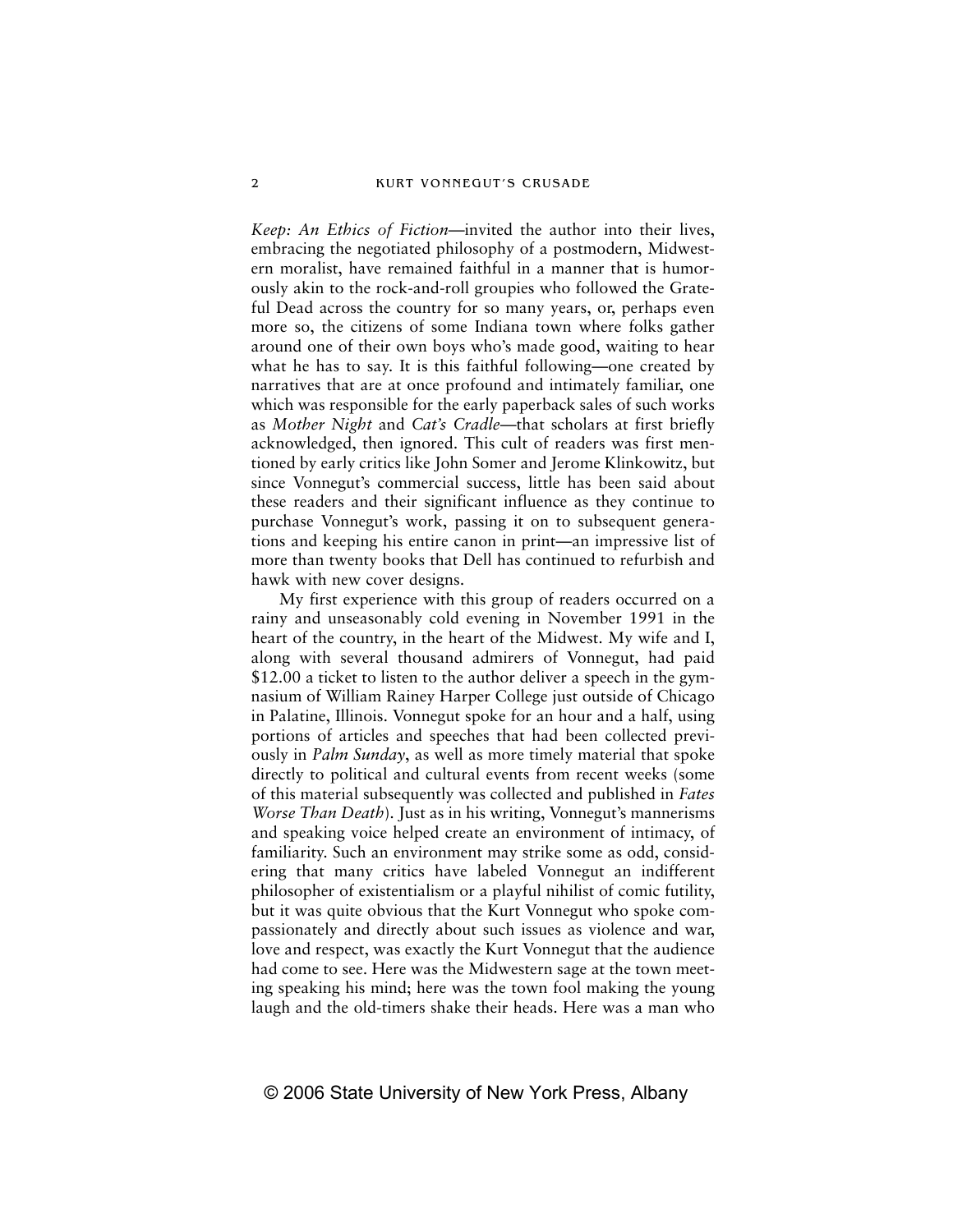took seriously the values he learned in his American Civics class at Shortridge High School and was holding his compatriots to those very values—as idealistic as they might be. Yet there was something different about this Midwesterner, something slightly out of kilter, something decidedly postmodern. For that reason, the speaking engagement, at times, more closely resembled a rock concert or political convention than a lecture given by a man of arts and letters. Several times throughout the evening, members of the audience shouted out encouragement or requests for the author to address certain topics, and, at all times, the crowd was attentive, laughing heartily at Vonnegut's pointed barbs that, for the most part, were directed at current political leaders and at all of humanity's ineffectuality in dealing with its daily enigmatic existence. It was clear that these readers—although entertained by narrative structures first developed by Vonnegut in his novels and more often than not punctuated by a joke—had come seeking guidance and understanding—or reassurance—on some very weighty philosophical issues in the wake of the Gulf War.

This sort of environment—one which in tone seemed more familial than scholarly, as members of the audience talked freely to one another concerning characters from the novels and even of Vonnegut himself as if they were old friends or relations—is, of course, the very kind of cultural setting that Vonnegut most believes in. In his books and lectures, Vonnegut consistently preaches about his experience growing up in Indianapolis and the relationship of this Midwestern experience to the theories of Dr. Robert Redfield, whose work Vonnegut was introduced to while studying anthropology at the University of Chicago. Redfield's theories contend that all human beings need to belong to extended families for physical and emotional well-being. But such communities have rapidly disappeared during the modern era, and in the fragmented and disrupted postmodern world are, for the most part, absent. As Vonnegut remarks, "It is curious that such communities should be so rare, since human beings are genetically such gregarious creatures. They need plenty of like-minded friends and relatives almost as much as they need B-complex vitamins and a heartfelt moral code" (*Palm Sunday* 204). Vonnegut, in his speaking and writing, has undoubtedly made progress toward the creation of these kinds of communities, and while this is a result he might not have foreseen, I suspect it is one with which he is quite happy.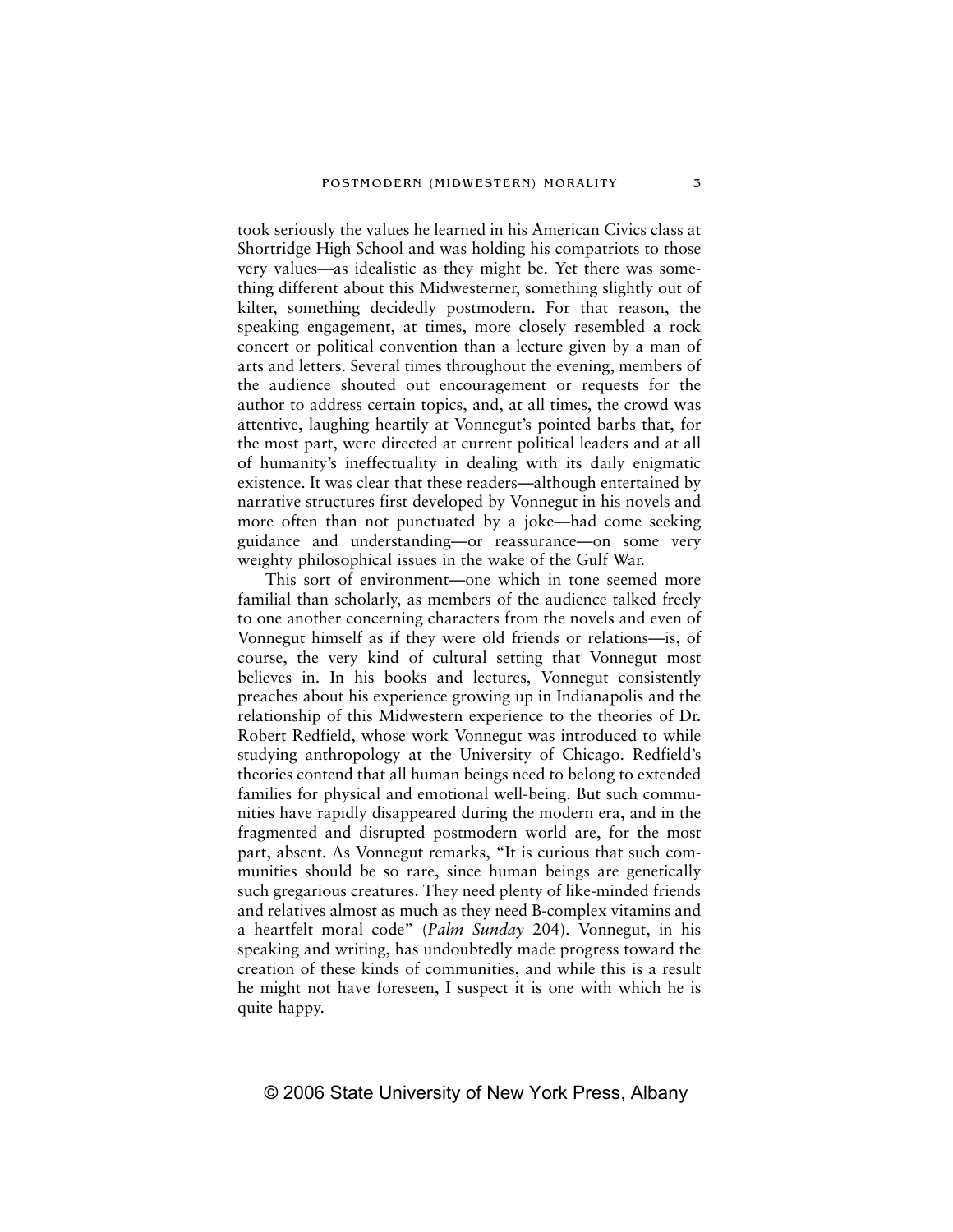Unlike other postmodern writers, like John Barth or Thomas Pynchon in whose company he is often placed, Vonnegut speaks openly about his commitment and responsibility to his readers. This commitment is inextricably bound with Vonnegut's view of literature, the work it may do. Although his stance remains unpopular in many scholarly and artistic circles (and understandably so, considering that it is a position similar to that taken by certain groups who wish to censor the arts), Vonnegut adamantly asserts that artists are agents of change, agents with the ability to do good or harm. As he explains in an interview with *Playboy* later collected in *Conversations with Kurt Vonnegut*, "My motives are political. I agree with Stalin and Hitler and Mussolini that the writer should serve his society. I differ with dictators as to how writers should serve. Mainly, I think they should be—and biologically have to be—agents of change. For the better, we hope" (57). 2

In *Vonnegut in America*, Klinkowitz suggests that this sense of responsibility results from Vonnegut's early forays into journalism as a writer for student newspapers, first at Shortridge High School in Indianapolis and later at Cornell University (22). During his tenure as a writer for school periodicals, Vonnegut displayed great concern with the political and social issues of the day, with scientific progress heralded as the saving grace of the United States. Issues of scientific progress, of social commitment, of history's absurdly romantic relationship with war would continue to occupy Vonnegut not only in his writing but also in his study: Vonnegut majored in chemistry and biology at Cornell, and later at the University of Chicago pursued a master's degree in anthropology. For Vonnegut, issues of such significance demand that the writer be understood; the goal of the writer is to communicate as quickly and effectively—and quite often for Vonnegut, as ironically and humorously—as possible. <sup>3</sup> While much of Vonnegut's writing maintains standards first established by his work as a student journalist and public relations writer for General Electric, these same standards that have helped him achieve a level of clarity that is seldom encountered in postmodern fiction have been attacked as simplistic by certain adversarial critics.

Roger Sale, in the *New York Times Book Review*, has berated Vonnegut's work (in this case, specifically *Slapstick*) by saying that "Nothing could be easier," while works by Thomas Pynchon take "stamina, determination, and crazy intelligence" (3). Although Vonnegut has had to weather this kind of criticism, he has not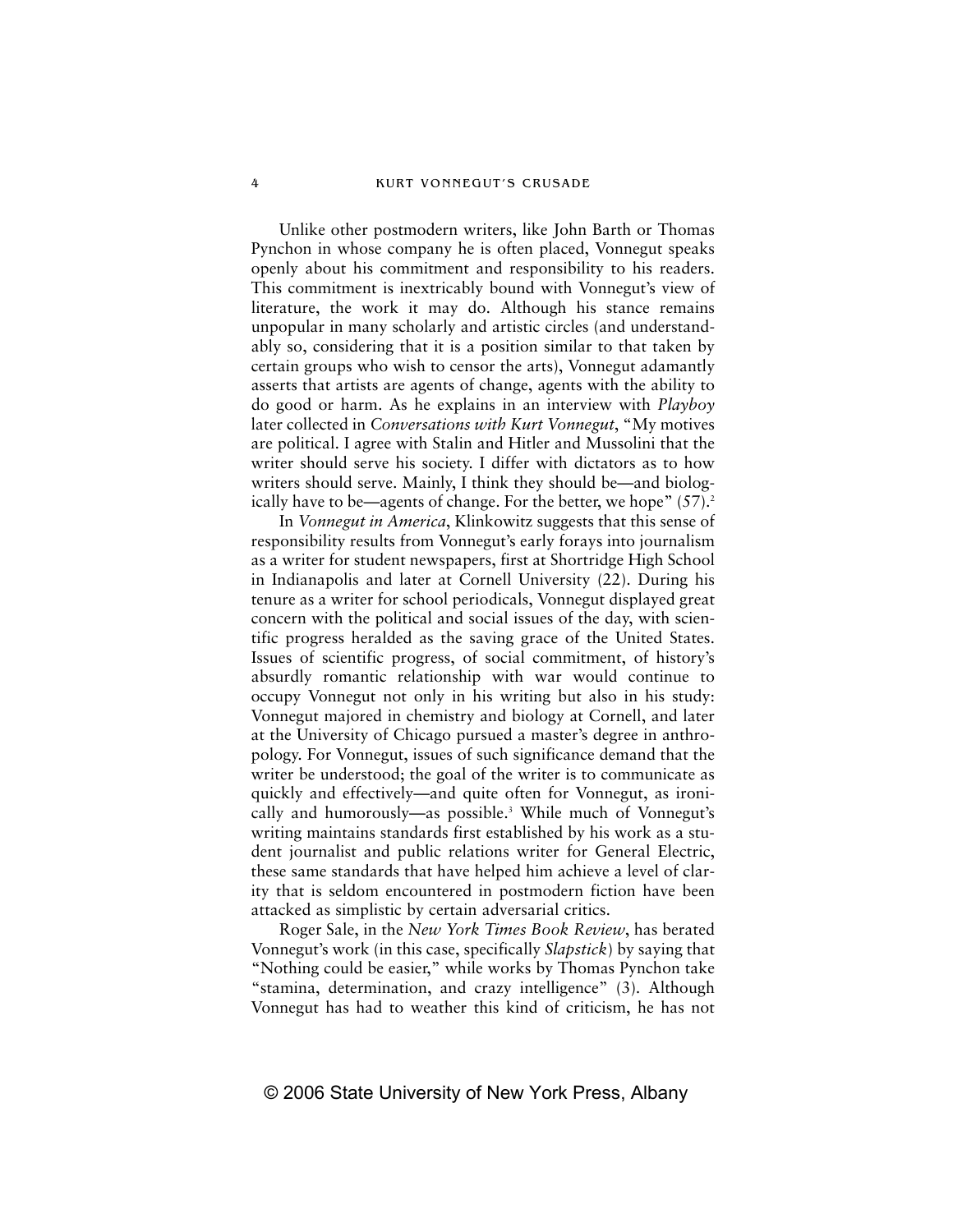stood alone. John Irving, among other writers, defends Vonnegut's craft, pointing to the sheer lunacy of asserting that "what is easy to read has been easy to write" (41). Irving claims that "Vonnegut's lucidity is hard and brave work in a literary world where pure messiness is frequently thought to be a sign of some essential wrestling with the 'hard questions'" (42). Undoubtedly, Vonnegut is wrestling with the "hard questions," and his ability to do so with grace and precision marks him not only as a fine literary stylist but also reveals his ultimate concern: that his ideas find their way to the reader. Vonnegut's own response to literary critics, included in *Palm Sunday*, takes the form of an understated diatribe: "It has been my experience with literary critics and academics in this country that clarity looks a lot like laziness and ignorance and childishness and cheapness to them. Any idea which can be grasped immediately is for them, by definition, something they knew all the time. So it is with literary experimentation, too. If a literary experiment works like a dream, is easy to read and enjoy, the experimenter is a hack" (320).

Whether one agrees that Vonnegut's work is aesthetically pleasing because of its directness, however, is not at issue here. Rather, his desire to enact change, to establish patterns for humanity that will lead to the construction of better realities for the world, will be the focus of this study. <sup>4</sup> As Vonnegut has explained, "I've worried some about why write books when Presidents and Senators and generals do not read them, and the university experience taught me a very good reason: you catch people before they become generals and Senators and Presidents, and you poison their minds with humanity. Encourage them to make a better world" (Allen, *Conversations* 5).

It is Vonnegut's insistence that writing is an "act of good citizenship or an attempt, at any rate, to be a good citizen" (Allen, *Conversations* 72) that has led many critics to dismiss his work. Critics like Peter Prescott denounce Vonnegut for what Prescott calls "gratuitous digressions"; he characterizes Vonnegut's writing on race and pollution and poverty as "arrested," and the relationship of author to audience as "sucking up to kiddy grievances" (40). Prescott is outraged—or as he puts it in a review of *Breakfast of Champions*, "From time to time, it's nice to have a book you can hate—it clears the pipes—and I hate this book for its preciousness" (40)—I argue, for the simple reason that Vonnegut resists the rhetoric of modernist art. By Prescott's modernist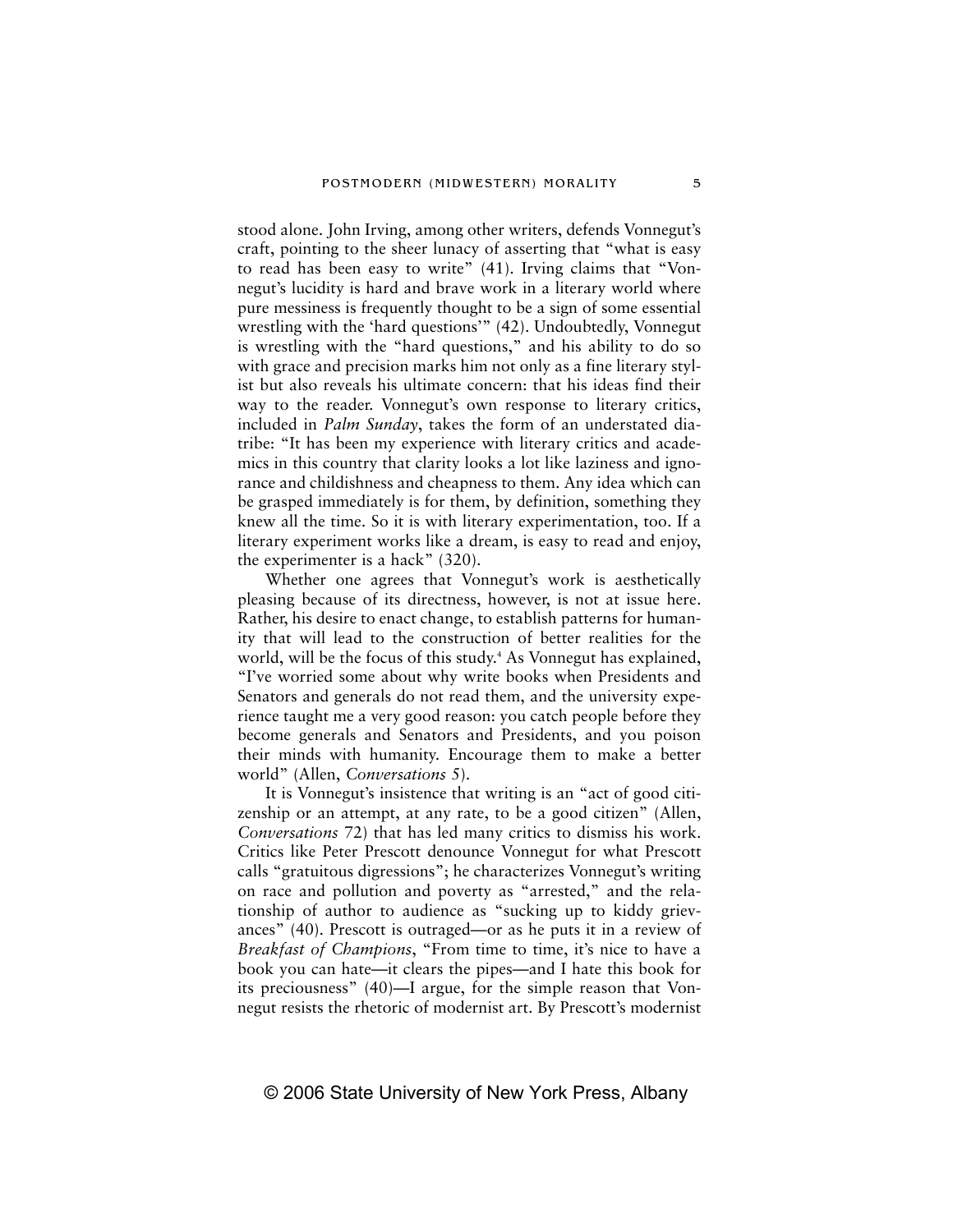standards, a book like *Breakfast of Champions* is "manure, of course." Raymond Olderman argues that Vonnegut's work should be assessed by different criteria: "If we grant that he has designs on us and that he sometimes sacrifices fictive device for absolute clarity, often sounding more like a social scientist than a novelist, then we can forget his occasional failure to justify the literary tradition he half evokes, and judge him on the genuine quality of a passionately honest heart and mind working over the bewildering facts of contemporary existence" (192). While I agree with Olderman that any evaluation of Vonnegut by modernist, new critical standards is certain to find aspects of his work lacking, I do not agree that Vonnegut's only contribution to American literature is a "passionately honest heart and mind working over the bewildering facts of contemporary existence." The very nature of Olderman's defense—one that attempts to excuse Vonnegut for sounding more like a social scientist than a novelist—is situated in modernist thought, using generic paradigms developed by the New Critics, among others.

The new fiction of our times, often labeled postmodern, may, as James M. Mellard suggests, be perceived as an exploded form. In some instances, notions of generic distinction have all but vanished. The writing of Richard Brautigan, William S. Burroughs, Vonnegut, and many others problematized the use of such descriptors and boundaries and helped literary theory to move beyond the work of genre-labeling into new territory. I argue that Vonnegut offers a new kind of fiction, a paradigm of postmodernity that allows the author to struggle with philosophical ideas concerning our condition in a form that reflects this very struggle. Unlike Auden's claim that "poetry makes nothing happen" and the assertion of so many modernist critics that art is autonomous (art for art's sake), Vonnegut is concerned not only with the form his writing takes—one that reflects postmodern convictions about the nature of reality and our ability to express that reality in language—but also with the positive work his artistry may engender. As Jane Tompkins explains in *Sensational Designs: The Cultural Work of American Fiction, 1790–1860*, the novels of writers like Harriet Beecher Stowe were dismissed by modernist academics because such critics failed to acknowledge the kind of "cultural work" that Stowe hoped to bring about with her writing. Sadly, Vonnegut also has received the same treatment at times, neglected by critics and scholars alike because of his social vision, which he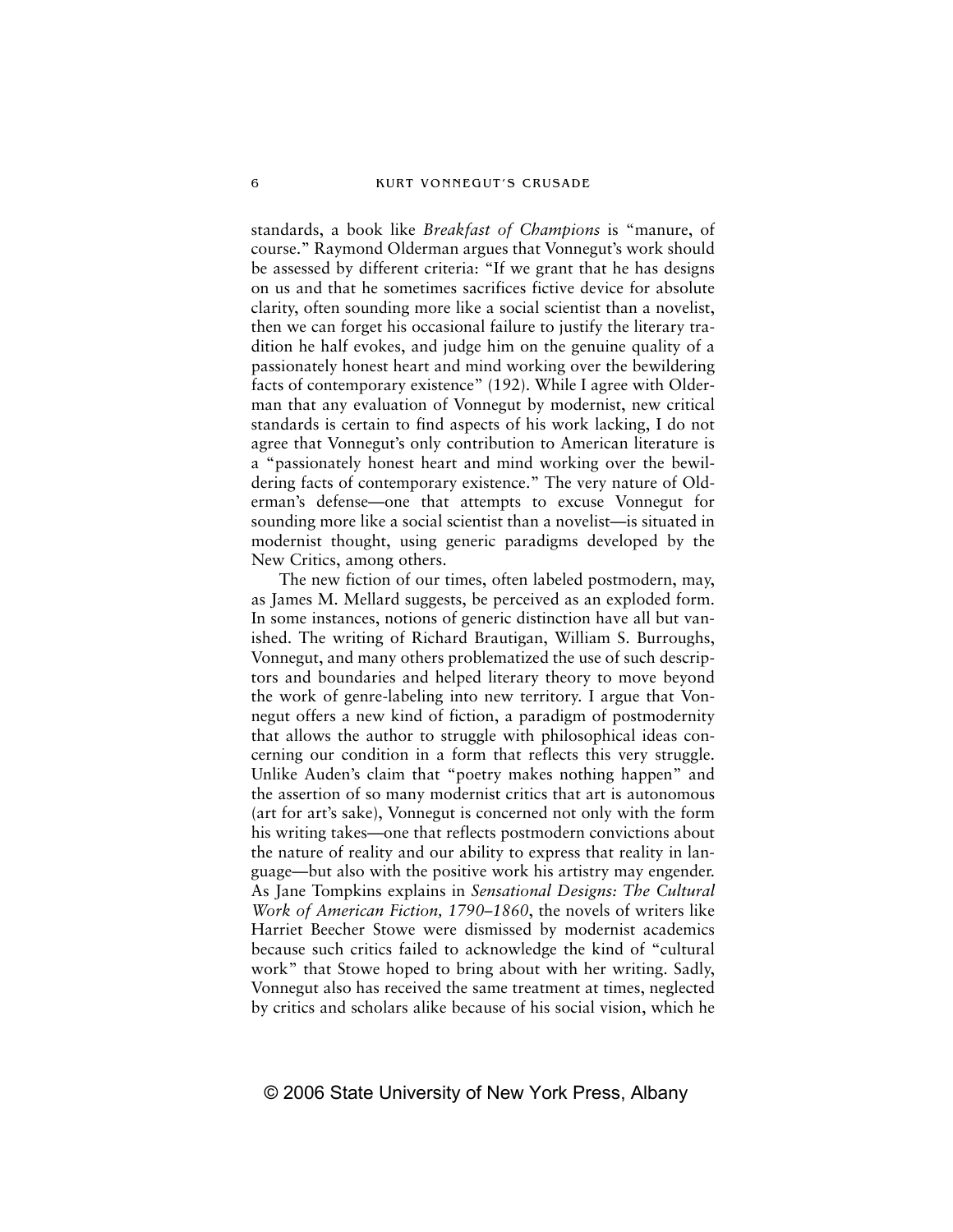claims grew out of his Midwestern upbringing. "That's the story of my life, too. I went to a good high school, and everything was noise after that," Vonnegut remarks in *Like Shaking Hands with God: A Conversation about Writing*. "I was always interested in good citizenship," he continues. "It was just what I learned in junior civics class in school in Indianapolis, how important it is to be a good citizen" (70).

Vonnegut's efforts to connect with his audience as an act of good citizenship, a connection he hopes ultimately leads to the construction of better realities for humanity, are rooted in the "big" questions. His work is philosophical in nature; his stories often take the form of parables; he struggles along with the reader, not in a position of author as omniscient creator but as one who also is wrestling honestly with the "big" question at hand. Arguably, Vonnegut's appeal to college students since their discovery of his work in the 1960s and 1970s may be linked with his ability to explore philosophically profound questions in prose that is neither convoluted nor simply theoretical. Vonnegut explains his popularity with young people as the result of his insistence on probing the nature of our existence: "Maybe it's because I deal with sophomoric questions that full adults regard as settled. I talk about what is God like, what could He want, is there a heaven, and, if there is, what would it be like? This is what college sophomores are into" (Allen, *Conversations* 103). 5 What distinguishes Vonnegut from other metaphysicians is his incredulity toward final answers and his unflagging determination to find pragmatic responses to profound questions. His admonitions to readers, based on the firm conviction that there are no longer "enormous new truths" to be discovered, are mired in what Vonnegut calls "the ordinariness of life, the familiarity of love" (Allen, *Conversations* 74).

While Vonnegut is willing to contemplate the existence of God, of His hand in the painfulness of life for some and the sweetness of life for others, he is not willing to allow theoretical debates to overshadow our need for action in our attempts to alleviate the suffering of others. <sup>6</sup> The working-class pragmatism he inherited from the preceding generations of Vonneguts who lived in Indianapolis—among his ancestors were the proprietors of a long-running hardware store and the architects and builders of many buildings that still dot this Midwestern city's skyline—will not allow Vonnegut to simply theorize. While intellectual inquiry and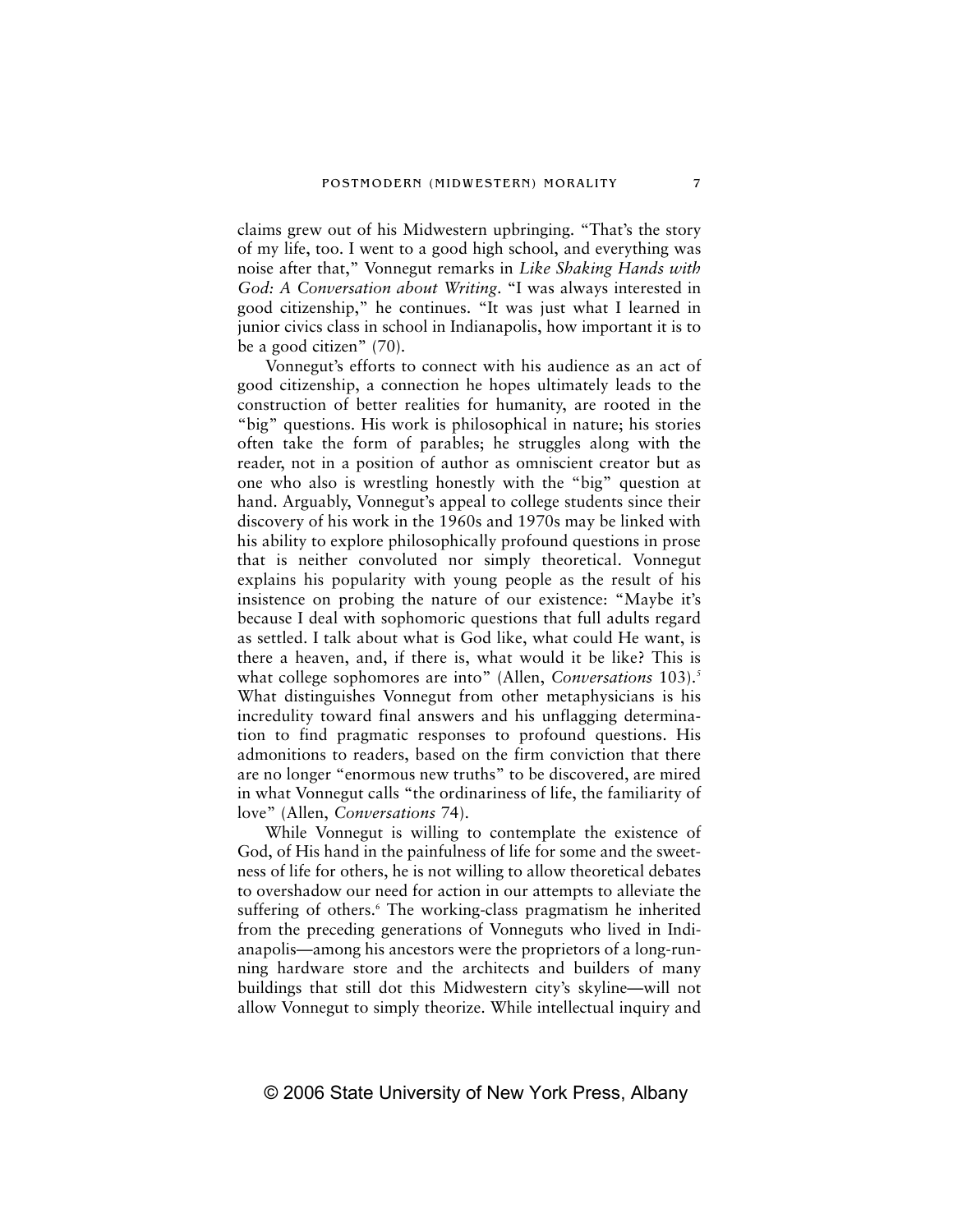philosophizing may be important, it will not directly feed those who do not have food or put a roof above the heads of those who sleep in the street. This split between intellectual theorizing and the pragmatic social consequences of such intellectual activity in the physical world, a split that is often not handled by scientists and political leaders to Vonnegut's satisfaction, may have contributed to his attempted suicide in 1984. As he describes it in *Fates Worse Than Death*, "I was carted off to the Emergency Room of St. Vincent's Hospital in the middle of the night to be pumped out. I had tried to kill myself. It wasn't a cry for help. It wasn't a nervous breakdown.... I wanted out of here" (181). 7 This revelation, in *Fates Worse Than Death*, follows directly on the heels of a chapter devoted to Vonnegut's trip to Mozambique, where he witnessed the deaths by starvation of little girls about the age of his own daughter Lily, as well as a recollection of a trip he took to Biafra, a small republic in Africa that surrendered unconditionally to Nigeria on 17 January 1970, where he watched in horror as children were denied proper food because of a war blockade, and, as a result, they "all had red hair and their rectums were everted, dangling outside like radiator hoses" (174–75). Put quite simply in the ensuing chapter, Vonnegut explains that he had been "too pissed off to live another minute (absolutely apeshit)" (183). 8

It is this kind of social awareness that produces such strong convictions in Vonnegut's prose, that allows him to urge others not to see their work in terms of mere word play or philosophical theorizing, that sounds his clarion call for each of us to examine our lives and to live in such a way that we minimize the harm we do to the earth or its inhabitants. Vonnegut is unwilling to accept a discussion of the situation in Mozambique or Biafra or wherever people suffer physically and emotionally that concentrates on the complexity of the political situation or the impossibility of raising financial support to bring supplies to the victims. By this, I do not mean to imply that Vonnegut does not recognize the nuances and labyrinthine nature of wars and poverty and racism. He, in fact, writes a great deal about the difficulty of determining who is a victim and who is an attacker, and, in typical Vonnegut fashion, we are told that seldom can such questions ever be answered. He does, however, conclude that conditions of daily life like those in Mozambique are "no more to be discussed in terms of good and evil than cholera, say, or bubonic plague" (*Fates* 169). In Von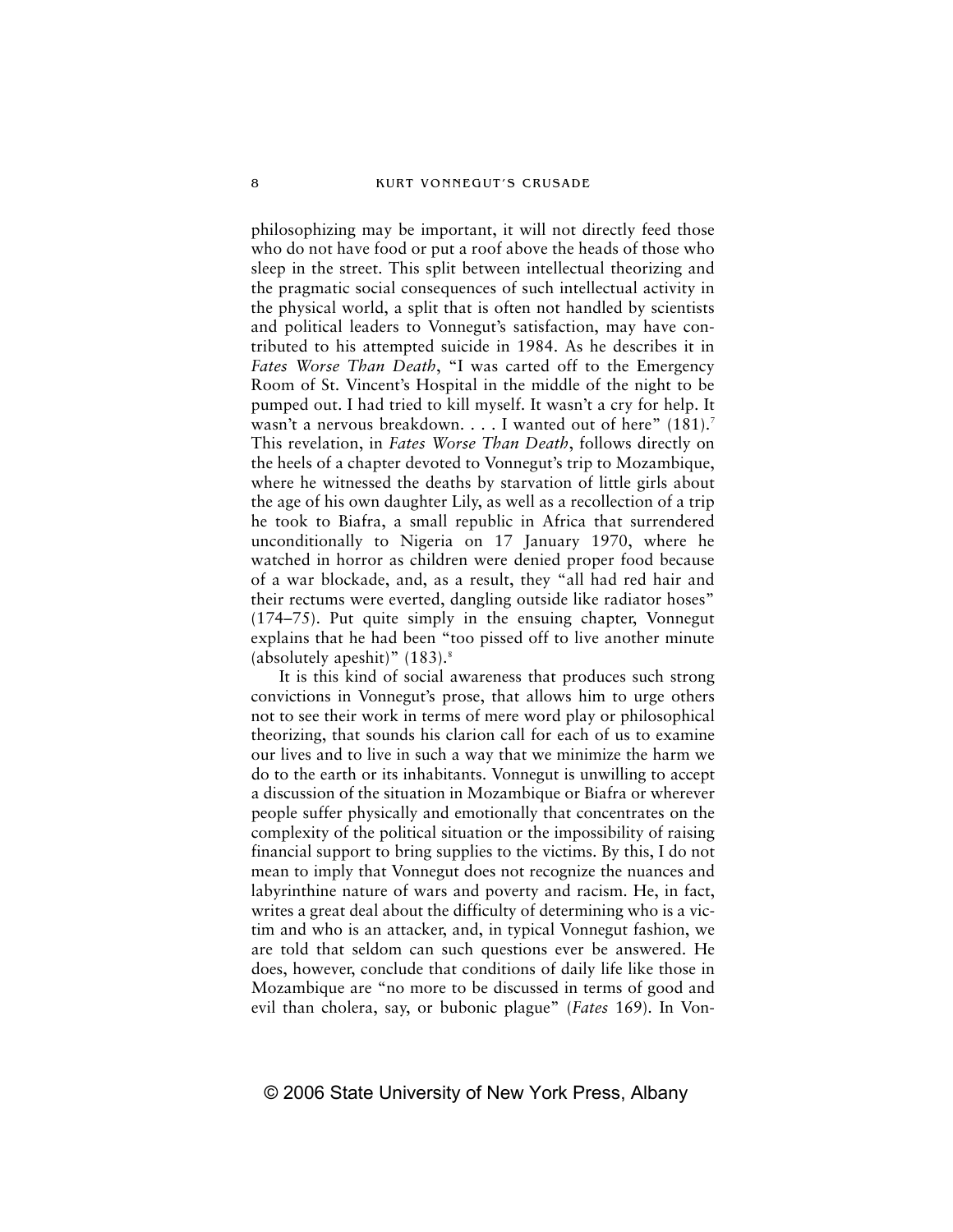negut's mind, the physical needs of people can never be evaluated in terms of good and evil. No esoteric or theoretical debate, according to Vonnegut, should impinge upon our response to cholera or bubonic plague or starvation. Vonnegut is our leading literary pragmatist. Although he enjoys thinking through—or, at the very least, pondering with great energy and humor—the problems of our existence, including the politics of nations and the practices of religions, he ultimately is concerned with the physical and emotional care of humanity: the weak and downtrodden, first, and those more fortunate, second.

While Vonnegut has a deep respect for science and philosophy—he often proudly recites the accomplishments of his brother, Bernard, who graduated with a doctorate from MIT and was a highly respected scientist responsible for such discoveries as the effect of silver iodide in the artificial creation of rain or snow—at no time is he willing to place the study of either science or philosophy above the practical concerns of everyday life. It is human life, its dignity, that Vonnegut wishes most to preserve. In an address at MIT in 1985, Vonnegut warned future scientists of the danger in perceiving their intellectual pursuits as neutral. <sup>9</sup> He illustrated this point with examples from history; perhaps the most horrific and tragic example concerns Hitler's hope to eradicate from Germany all Jews, Gypsies, Slavs, homosexuals, and Communists, a hope that might never have been accomplished except for the help of chemists who supplied Hitler's executioners with cyanide gas. <sup>10</sup> Vonnegut's conclusion: "It can make quite a difference not just to you but to humanity: the sort of boss you choose, whose dreams you help come true" (*Fates* 118).

Some might criticize Vonnegut for such a facile statement. This way of thinking, however, actually fits quite comfortably with the philosophical thought of our age. Vonnegut, like other postmodernists, believes that claims for objectivity and neutrality no longer hold water; rather, he acknowledges that observations and inventions and actions of all sorts are subjective in nature, carrying ethical and political implications. Therefore, Vonnegut's conclusion, although seemingly naive, is couched in the discourse of postmodernity that believes it has exposed as a charade the modernist pretense to objectivity and neutrality, and, fittingly, he ends his speech by imploring the students of MIT to rewrite the Hippocratic Oath in order that it might apply to all scientists, "remembering that all sciences have their roots in the simple wish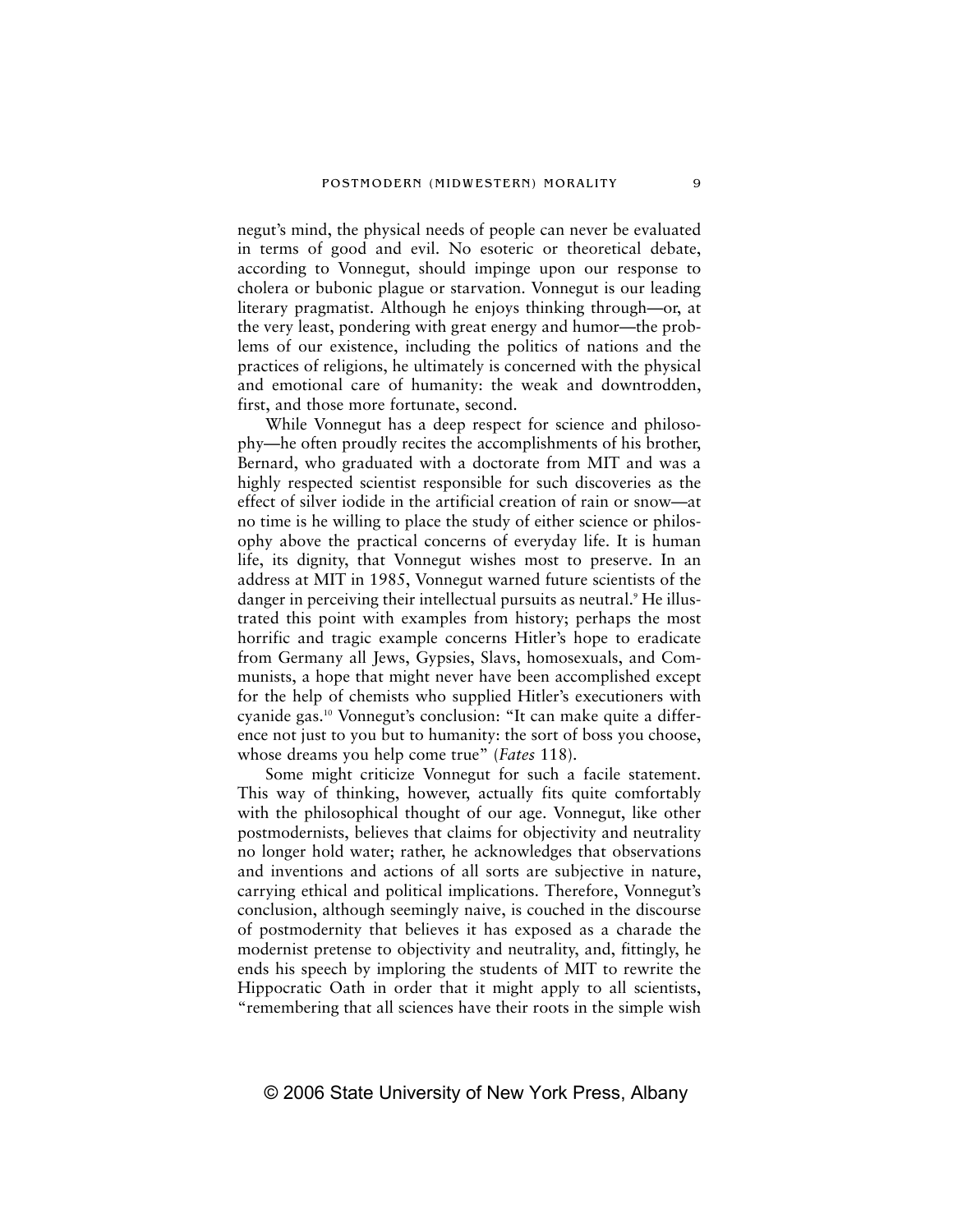to make people safe and well" (*Fates* 120). Vonnegut suggests the oath begin like this: "The regimen I adopt shall be for the benefit of all life on this planet, according to my own ability and judgment, and not for its hurt or for any wrong. I will create no deadly substance or device, though it be asked of me, nor will I counsel such" (*Fates* 120). Surely this kind of rhetoric would describe quite nicely the unwritten oath of Vonnegut's own work, the work of a postmodern moralist whose roots reach back to his youth in Indianapolis.

If I am, however, to represent the range of Vonnegut's philosophy, I cannot ignore what is often misconstrued as his devotion to a dark nihilism that impedes his morality or ethical position. Charles B. Harris, in an essay entitled "Illusion and Absurdity: The Novels of Kurt Vonnegut," contends that "Vonnegut's belief in a purposeless universe constitutes his main theme" (131), that his books, at all times, comment upon the "futility of human endeavor, the meaninglessness of human existence" (133). Harris's remarks are representative of a branch of Vonnegut studies that emphasizes the note of despondency, the hopelessness on which so many of the early novels end. While Harris's claim that Vonnegut's work fits nicely with absurdist philosophy seems plausible, he ignores the ethical frame that Vonnegut develops in conjunction with this philosophy. Like many of the French absurdists, who actively worked for political and social improvement, Vonnegut also wishes to create and promote an ethic that ennobles humanity. Unlike Harris, I contend that Vonnegut's ethical position constitutes his main theme, that he is more concerned with our response to existence than with the philosophical nature of that existence. Certainly novels like *Cat's Cradle*, with its understated apocalyptic conclusion thumbing its nose at God, and *Sirens of Titan*, with its absurd punch line explaining humanity's triumphs and sufferings as an elaborate tool for the Tralfamadorian messages concerning a repair part for a stranded spacecraft, suggest a purposeless universe, but that does not necessarily mean our grappling with futility is meaningless. Upon closer examination, what we find in Vonnegut's work is an appraisal of our current condition on the planet that leads him to conclude that the universe is indeed absurd.

Yet Vonnegut does not succumb to the darkness. His writing is prophetic; his stories of a bleak future prompt the reader to look at the current condition of the planet and its inhabitants while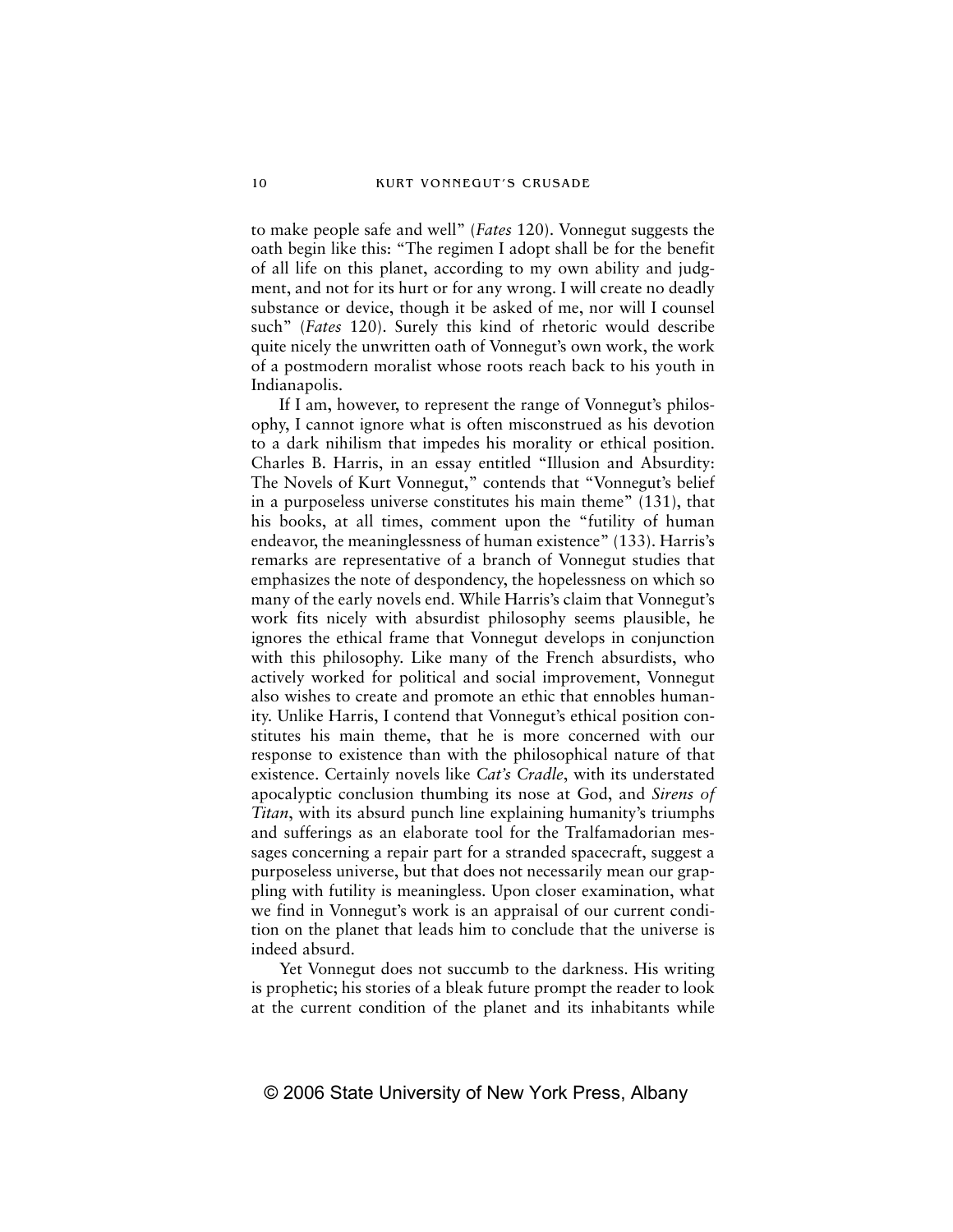offering an ethical position that gives meaning to human life. Vonnegut's belief that the universe is purposeless is not his main theme; it is his assumption. Vonnegut's main theme remains his call to common decency and his hope that we will learn to respect one another before we destroy ourselves and the planet. Therefore, in each novel, despite the sometimes disheartening sense of futility that pervades it, Vonnegut does offer suggestions for better living and hope for the despondent. In *Cat's Cradle*, Vonnegut actually works out the ideas of Robert Redfield in a fictional setting. This novel, which served as Vonnegut's master's thesis in anthropology, explores the very real physical and emotional needs of humans, needs that he claims may be met by the value structures found in folk societies. The positive example of religion offered by Vonnegut in *Cat's Cradle*, a religion called Bokononism and based on foma (or harmless untruths), exhibits characteristics similar to folk societies and proposes that religion—an institution that Vonnegut, while criticizing its historical practice, consistently praises for its potential to satisfy the needs of humans—may be founded on a floating center that acknowledges its own fallibility, its own constructedness, and the never-ending possibilities of life.<sup>11</sup> Bokononism differs from other established religions in its reluctance to claim an absolutist position; it is based on *The Books of Bokonon*, a religious text that is forever changing, expanding: "There is no such thing as a completed copy" (*Cat's* 124). It is, finally, the religion of science that drives the novel to its dark conclusion. Bokononism, the hopeful act of social protest at the center of the novel, is not ultimately responsible for the end of the world. Rather, the naiveté of science—its belief that the pursuit of scientific "truth" is neutral—establishes a space in which ice-nine, a substance more deadly in its consequence than any number of atomic bombs, may be created and then distributed to the family of its creator. Predictably, the different emotional needs of the family members, needs that their father, the man of science, could not satisfy, prevail, and the "pure" substance of ice-nine falls into the hands of those who do not care to see the world go on spinning. Although *Cat's Cradle* ends tragically, to claim that Vonnegut subscribes to a fatalistic view of the human condition, that he believes existence is meaningless, is to ignore a plethora of evidence to the contrary. <sup>12</sup> Similarly, in *Sirens of Titan*, although Malachi Constant discovers that human history is actually the story of the Tralfamadorian attempt to deliver a mechanical part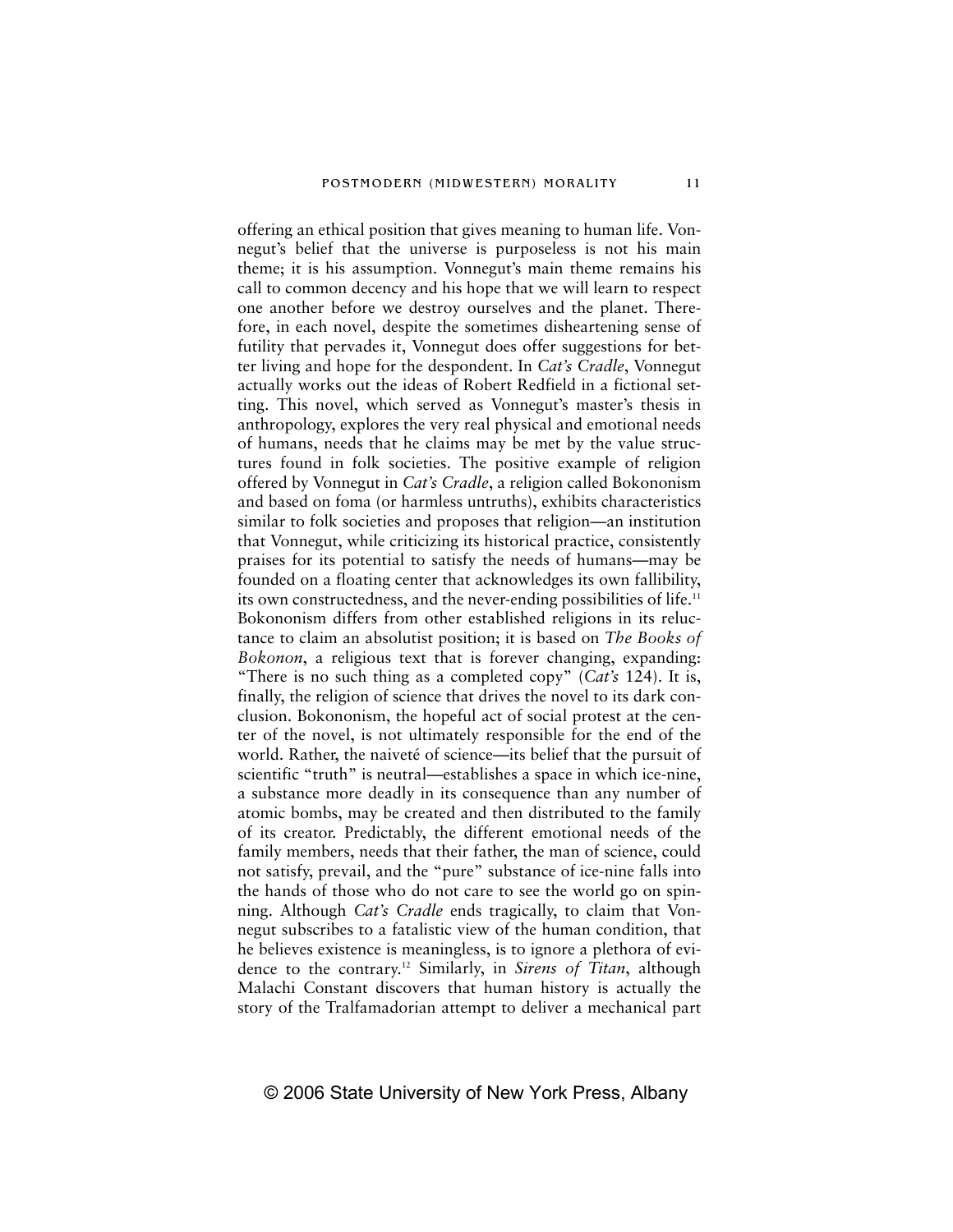to Salo for the repair of his spacecraft, the "moral" of the story a "moral" closely related to Eliot Rosewater's pronouncement to Mary Moody's twins: "God damn it, you've got to be kind" (*God Bless* 110)—seems to be embedded in Malachi's belated revelation of the purpose of human existence: "It took us that long to realize that a purpose of human life, no matter who is controlling it, is to love whoever is around to be loved" (313).

It is true that Vonnegut often depicts the plight of humanity in brutally honest terms: He is unwilling to wear rose-colored glasses in order to pander to those who wish only to hear euphemistic sound bites about our future. As he sees it, the uncontained growth of population, the destructive and costly wars that enliven an economic machine that uses human flesh for fuel, our blithe response to the devastation of the environment, and our continued mistreatment of one another, does not bode well for the future. Vonnegut, however, does not see himself as fatalistic or pessimistic; as he explains, "When I'm engaged in any action I have to take into consideration that many of the people on either side of me don't care what happens next. I am mistrustful of most people as custodians of life and so I'm pessimistic on that account. I think that there are not many people who want life to go on. And I'm just a bearer of bad tidings really" (Allen, *Conversations* 233). Vonnegut's view of his own writing then may be construed as journalistic; he is reporting on the condition of the world and the failure of our current response to it; he is not advocating this response. Vonnegut, in a characteristically macabre one-liner, offers this epitaph for the Earth: "We could have saved it, but we were too darn cheap and lazy" (*Fates* 185). This bleak portrayal of the current situation does not preclude hope or necessitate despair on Vonnegut's part. As indicated by the first clause in the above quotation, we do have the ability to save our planet, to make life better; it is our insistence that all is well or, at the other end of the spectrum, our self-loathing and despair that too often leads to inaction and an acceptance of the status quo.

Vonnegut's career ought to be seen in terms of a fight against our inaction and our blunders that too often harm us, as well as the planet. Undoubtedly, there is a dark vein of ideas and images that run through the work of Vonnegut, and this vein, which he shares with the writer he most admires, Mark Twain, encourages some critics to characterize his work as despairingly nihilistic. <sup>13</sup> Yet Vonnegut's response to existence seems anything but despairing. In fact,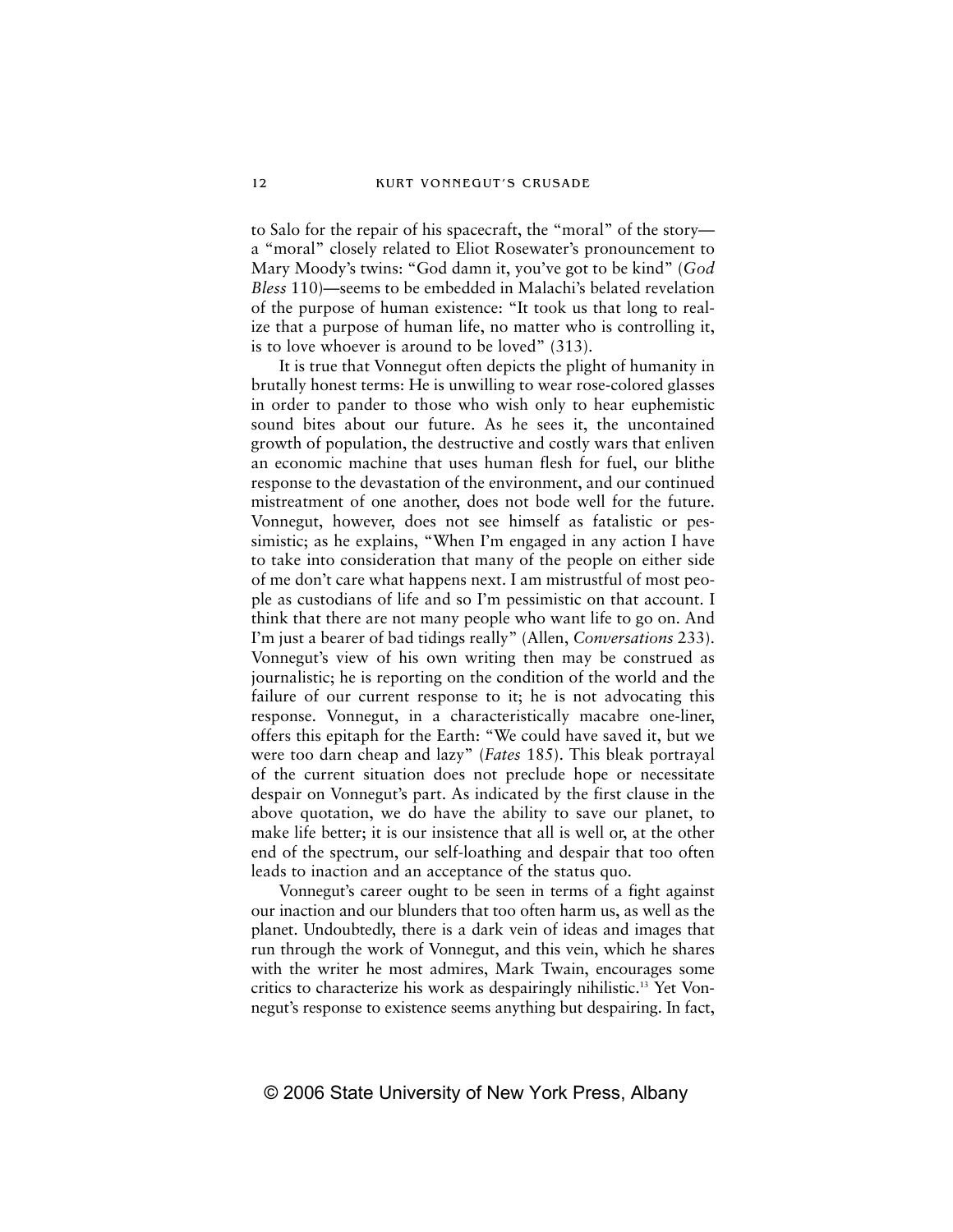his determination to write toward some kind of action that might shift our paths toward something better, something worth giving to future generations, leads him to say, "I find that I trust my own writing most, and others seem to trust it most, too, when I sound most like a person from Indianapolis, which is what I am" (*Palm Sunday* 77). As a person from Indianapolis who was reared on the idealistic notions of freedom and liberty and justice for all peoples, Vonnegut's use of fiction becomes activist in nature; it is his hope that he may shock his readers into a moment of comprehension, a moment in which they may recognize the irrationality of our political or religious practices, our industrial or legal abuses, and move on toward a world that follows more closely the ideals of his youth.

Vonnegut moves beyond the recognition of our current condition as shockingly futile and begins to make attempts at alleviating the painful oppression of those circumstances that create the very futility he chronicles by composing fictions that serve as a mirror to our condition. Moreover, Vonnegut's movement toward action through the writing of fiction appears to transcend the modernist paradigm, recognizing the pluralist nature of reality and the postmodern deconstruction of metanarratives. The petites histoires—small localized narratives for living—that Vonnegut offers are based on traditional humanist values but do not operate within a grand narrative or a totalizing schema as such narratives once did. For Vonnegut, there is never a dogmatic claim to "truth." As a writer, he refuses totalizing structures and consistently reminds the reader of the constructedness of reality, of the textuality in the texts that he himself has written, of the limitations involved in his prescriptive postmodern morality. The postmodern move toward an understanding of the development of metanarratives and how such metanarratives have been used in the past to justify atrocities committed by Western culture brings to bear the issues of essence and value. Some postmodernists have abandoned any notion of the actual existence of essence or value, and, as a result, they have been criticized as immoral or amoral. Perhaps the most significant contribution Vonnegut has made is his example of postmodern activism in his writing and in his life outside writing, an activism that intersects repeatedly with powerful social concern and commitment to local and global conflicts. Vonnegut's social vision, rooted in a provisional morality and a pattern of local, relational, and contextual value, refuses to ignore the emotional and physical suffering of any creature.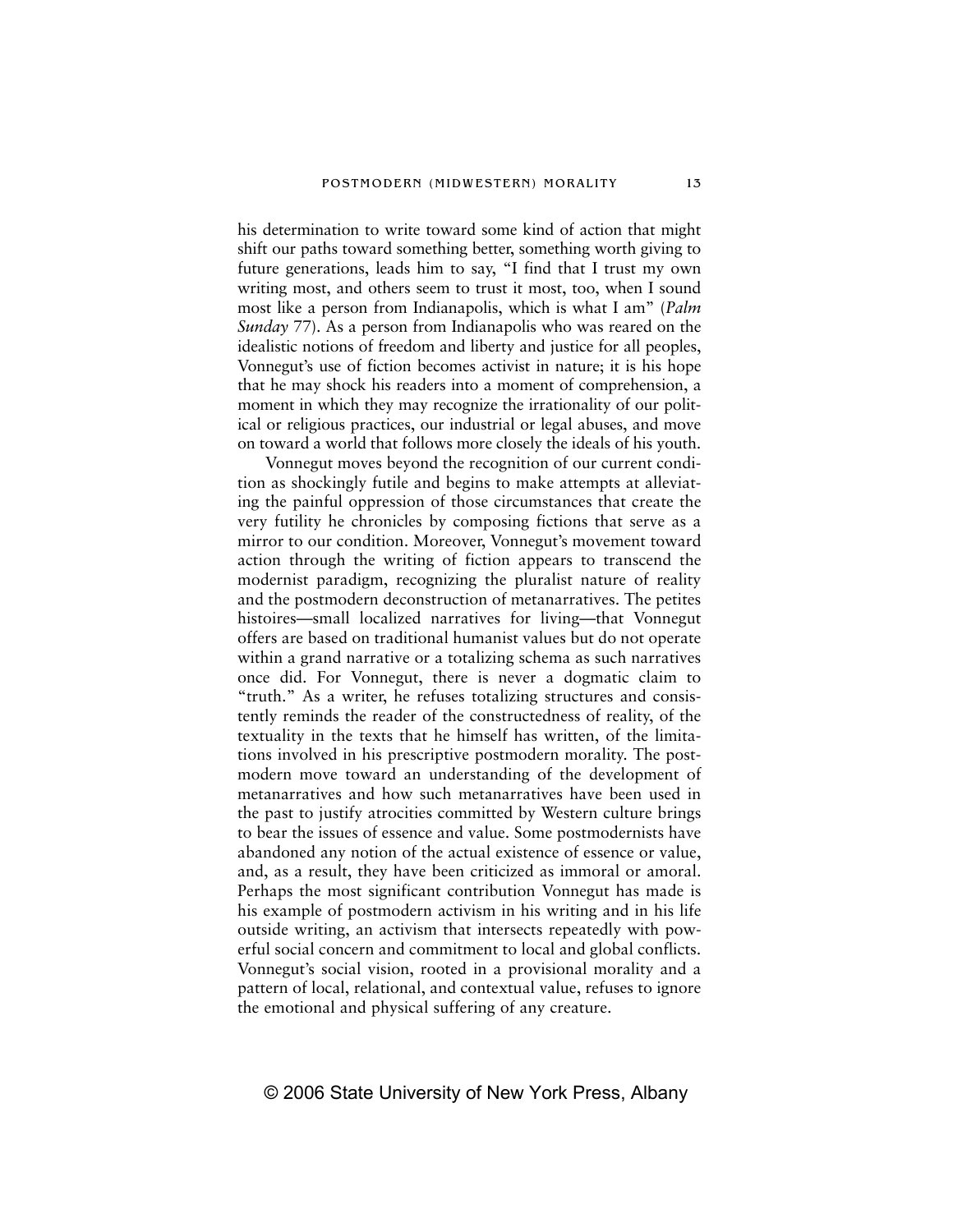#### Postmodern Possibilities

To define postmodernism is a harrowing project. In fact, the very act of defining seems to fly in the face of postmodernity: can there be any single, essential definition of postmodernism? If one accepts the theoretical principles of poststructuralist thought, the answer must be a resounding no. Interestingly enough, this contradiction certainly has not reduced the number of texts attempting to establish a static definition of postmodernism and produced by an academic industry that Fredric Jameson would undoubtedly see as an effect of late capitalism. What I propose, then, is to situate this study amidst the cacophony of competing voices, creating a context in which we may understand in what ways Vonnegut is postmodern. What postmodernism "means" cannot be found in unified or totalizing explanations. Rather, there are myriad postmodernisms: some describing postmodernity as a historical epoch; some focusing on the visual arts since World War II; some concentrating on the literary innovations of writers like Barth and Pynchon and Vonnegut. There is no consensus about postmodernity, only endless multiplicities. To acknowledge the pluralistic nature of postmodern discourse and to recognize that any one definition of the many possible definitions may only work at the local level within, in this case, the context of an academic community is to embrace the theoretical project of postmodernity: work is at all times relational. Therefore, although it is clear that much of the writing that has been done over the last forty years is quite different from that of the previous generation, any effort to form a static postmodern poetics must always remain just that: an effort, a gesture.

Perhaps John McGowan offers the most concise and least exclusive definition of postmodernism: "At the very least, postmodernism highlights the multiplication of voices, questions, and conflicts that has shattered what once seemed to be (although it never really was) the placid unanimity of the great tradition and of the West that gloried in it" ("Postmodernism" 587). A most significant feature of postmodernism revolves around its continued deconstruction of any unified or unifying image: the "reality" of postmodernity lies in its awareness of the constructed nature of "truth" and the ensuing efforts to allow voices, once silenced by the modern monomyth of one essential "truth," to speak from the margins. Not surprisingly, Vonnegut has embraced this notion of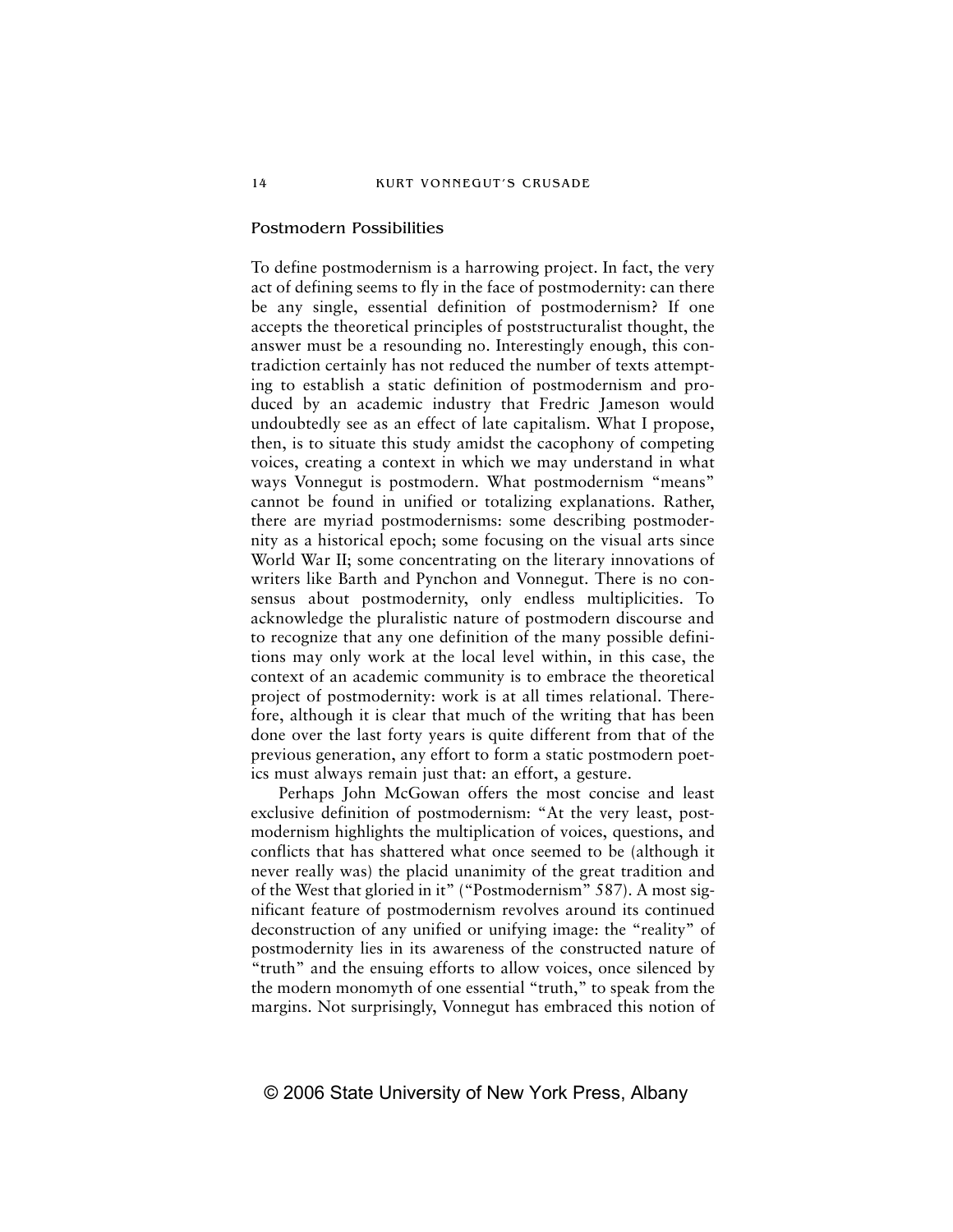relative truth and speaks strongly about the need for education to introduce the voices of other cultures: "I didn't learn until I was in college about all the other cultures, and I should have learned that in the first grade. A first-grader should understand that his culture isn't a rational invention; that there are thousands of other cultures and they all work pretty well; that all cultures function on faith rather than truth; that there are lots of alternatives to our own society" (Allen, *Conversations* 104).

Following the example of many other theorists, perhaps the most effective manner in which to approach a definition of postmodernism is to place it in relation to our understanding of modernism. <sup>14</sup> Because of Vonnegut's own interest in science and anthropology, it is fitting to begin by examining the dynamic changes in scientific study, changes that first affected the nature of investigation in biology, chemistry, and physics and later changed the way in which we view art and culture. James B. Miller argues that the prevailing images for the premodern world were organic while those for the modern world were mechanical and dualistic; he asserts that in the postmodern world the representative images are historical, relational, and personal (8). To be sure, the works of Darwin and other evolutionary theorists contributed to the shift from organicism to mechanism, and even though postmodernity uses certain evolutionary concepts, further suggesting the influence of Darwinian theory, their application is markedly different. While the modern perspective of science held that there was "objective knowledge which derives from detached, impersonal observation of the facts of nature," the postmodern perspective suggests that no amount or quality of observation can offer a full and complete description: "It suggests that at the core of reality is an unfathomable mystery" (James Miller 10).

Although we may in part understand evolution, we cannot apprehend what an entity may become or entirely understand what it has been. Moreover, judging by contemporary attempts to discern the state of our present development, the act of describing a species' current evolutionary condition would seem even more tenuous. The world is at all times in process; it is not a creation so much as a *creating* (James Miller 9). In addition to the influence of evolutionary theory, the development of Einstein's Theory of Relativity undermines the modern and premodern concept of essence. Existence is at all times relational; we cannot understand any part of life without first perceiving its participatory nature.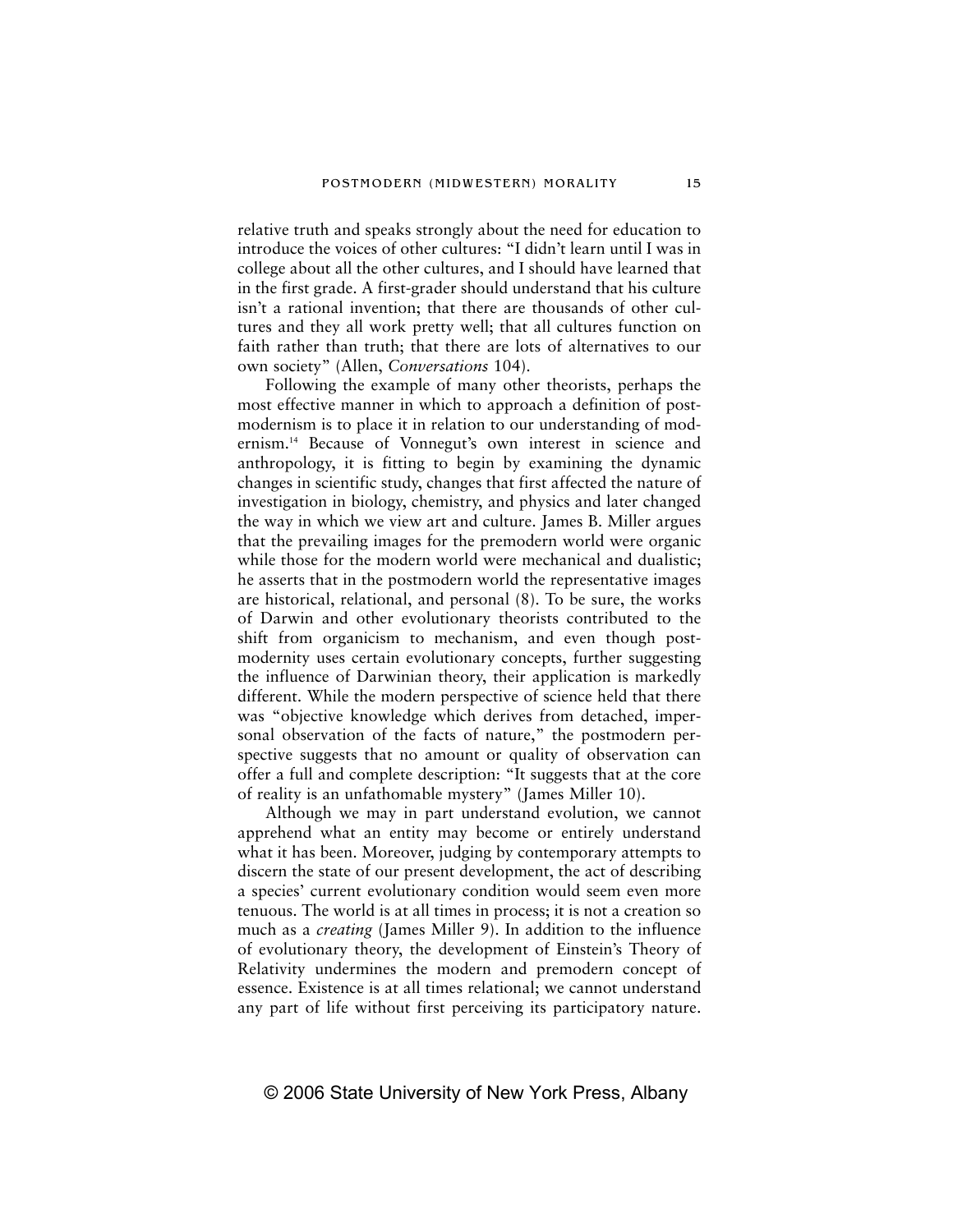We no longer live in a Newtonian world in which absolute contexts were thought to exist. Moreover, quantum theory overturns any notion of a universe comprised of self-sufficient things; Miller contends that in the postmodern world "the universe does not seem to be composed of stuff or things at all but rather of dynamic relations" (9). These advances in scientific theory—advances that work naturally into Vonnegut's own writing as a result of his undergraduate and graduate study and later professional interests—continue to disrupt and subvert not only the practices of biology, chemistry, and physics but also the traditionally humanist disciplines of literature and art. These significant and radical disruptions in scientific thought and the technology that has resulted from such advances have created an environment in which it is hard to imagine a reality or essence that might be comprehended outside of some context. With the information superhighway, ushered in by computer technology (the internet and email, for example), satellite communications, and the seemingly endless number of channels offered on demand by contemporary television programming, an entire generation looks to a future where knowing what is happening in a neighborhood in Kenya or Iraq or Sri Lanka and knowing what is happening in one's own neighborhood in Boston or San Francisco are commensurate. No longer can cultures be dismissed easily by a single set of criteria issued forth by some dominant Western ideology; the technological advances of postmodernity help establish a space for groups of people who once were exploited or, worse, destroyed, to assert the validity of local knowledge over universal knowledge.

Because of the amazing and, at times, frightening dispersal of information, contemporary generations may have difficulty imagining how there could have ever been a time where a small number of metanarratives controlled the ways a nation thought and talked about such issues as foreign policy or justice. When I speak of a time in history where as a culture we showed allegiance to several grand narratives, I do not mean to imply that all people responded in a like manner to these narratives because, of course, those at the margins who did not fit into the "truth" of certain grand narratives remained on the periphery, isolated by their "otherness." It also should be noted that grand narratives continue to function in our culture today. Certainly since the tragedy of 9/11 and the ensuing war on terror we have witnessed a revival or a return to a reliance on a more monolithic narrative of American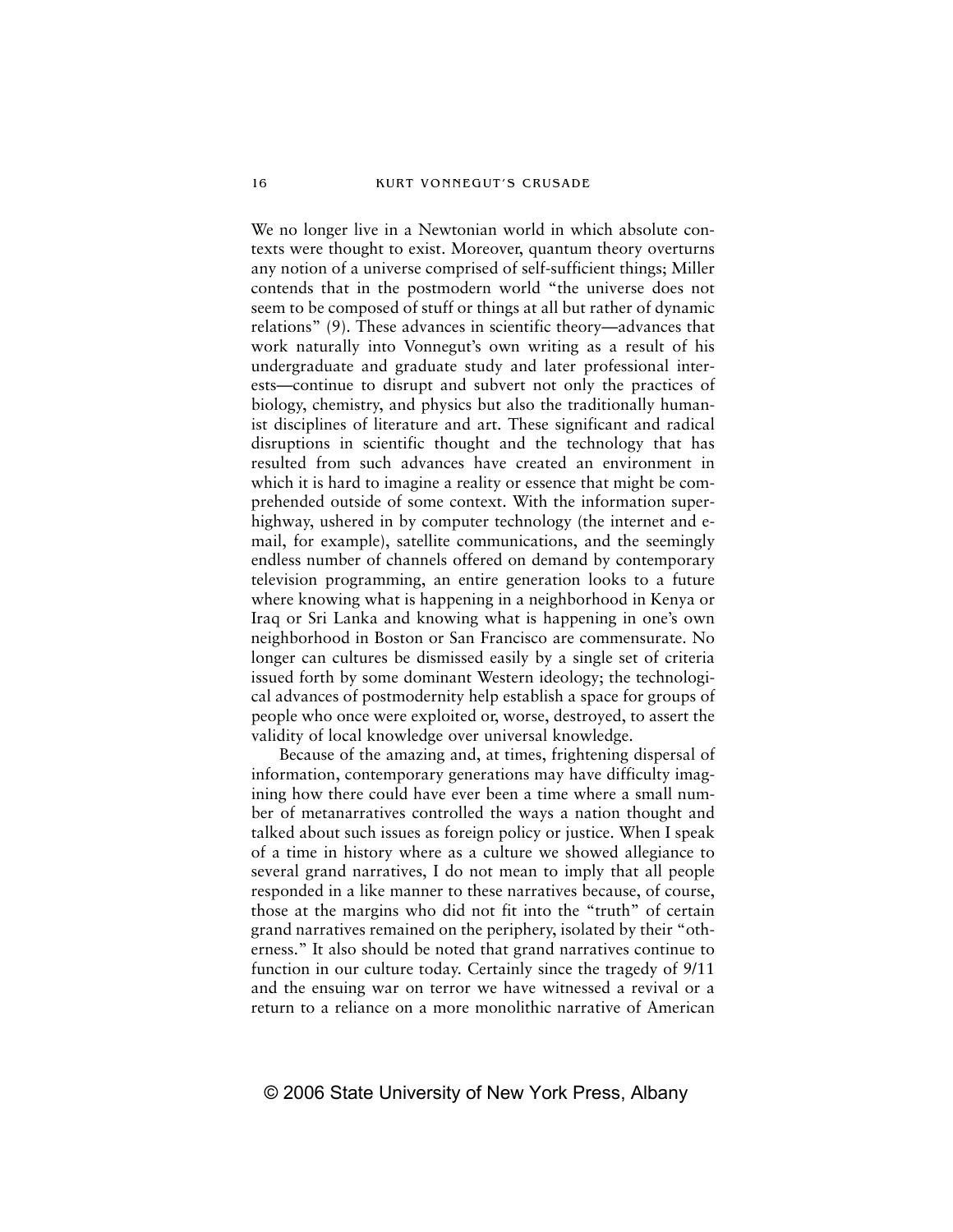righteousness and patriotism. In addition, while our culture continues to diversify into multiplicities, we still are controlled by what Jameson calls late capitalism. Our financial structures, the very ways we create commerce, are based on a particular grand narrative, and critics like Jameson who are frightened to think where our commodification of indigenous cultures, the generic exploitation of those very multiplicities we work hard to validate, will lead us, rally against some of the practices of postmodernism. These criticisms of the exploitation of local custom and knowledge watered down and packaged only to be fed to a consumer culture are more than fair, and we would be wise to heed such prophetic warnings. Although the information superhighway contributes positively to the characteristically postmodern move toward multiplicity and relativity, it should be noted that there are inherent dangers in what kinds of information may be disseminated, a problem we will return to later.

Jean-François Lyotard claims that the postmodern condition is a result of "the crisis of narratives" (xiii). In *The Postmodern Condition: A Report on Knowledge*, Lyotard explains that scholarly activity in the modern world may be defined as "any science that legitimates itself with reference to a metadiscourse ... making an explicit appeal to some grand narrative" (71–72). He briefly defines the postmodern as an "incredulity toward metanarratives" (72). Postmodernity refuses the authority of modern metanarratives, attacking their discourse on the grounds that they are logocentric, linear, and totalizing; such narratives claim to be scientific and objective while reaffirming modernity and its truth. The truth of modernity, of course, excludes most of the world, establishing as normative Western European and American ideas/ideals. Postmodernists argue against such metanarratives, claiming that reason, objectivity, and essential truth are merely effects of discourse. Pauline Marie Rosenau explains in *Postmodernism and the Social Sciences: Insights, Inroads, and Intrusions* that postmodernity sees truth claims as merely the "product of power games, manipulated into position by those whose interests they serve" (78). As this study hopes to suggest through readings of Vonnegut's individual novels, the exposure of modern metanarratives and the subsequent deconstruction of the illusory but controlling discourse that helps to propagate their myths of essential truth remain a consistent target for Vonnegut throughout his career.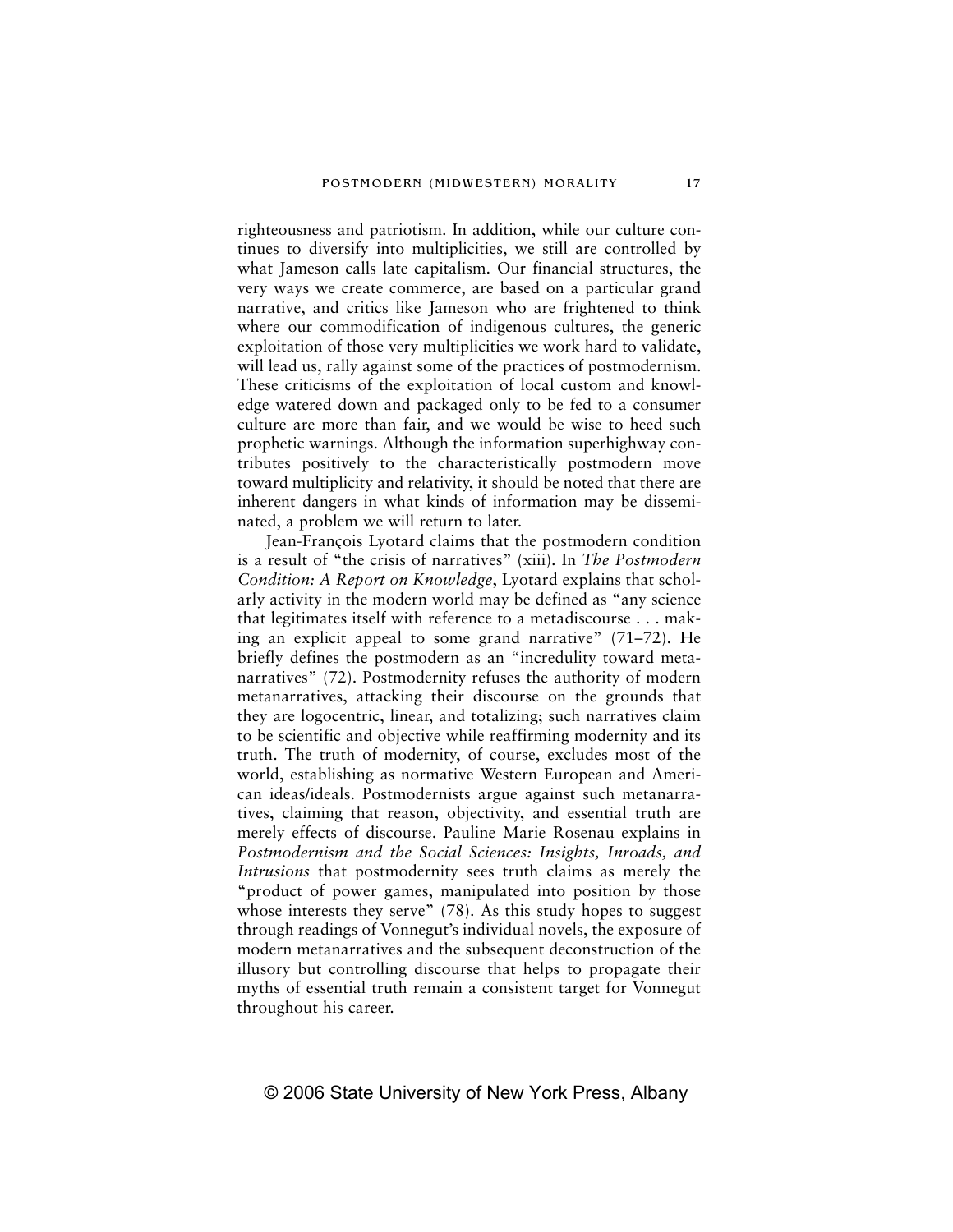But where may we go after the deconstruction of grand narratives? How does a culture that has heretofore based its systems of socialization—its institutions of government, legislation, and religion—on the ideas of essence and value, ideas that have been shown quite convincingly to be effects of discourse, move into an era of multiplicity, of plurality, of "truths" not "truth"? Certainly this bold step into the postmodern frightens and unnerves many while disturbing others to such a degree that they fight even the smallest deviation from modernist presuppositions with tenacity and vitriol. One possible reason for the anxious resistance of some to postmodern ideas hinges on the nebulous position of those very theorists who boldly entered the fray, tearing apart the facade of modernism brick by brick with no clear notion of what would be rebuilt, if anything could be rebuilt. Many theorists who savagely destroyed the oppressive myths of the past were surprised to find that their own work, when scrutinized by Derridian principles, also fell into similar aporetic states; it soon became clear that all discourse harbors bias, that there is no place where one can speak neutrally or innocently. In the postmodern world, there is no position of universality from which to theorize; there can only be local philosophizing leading to micro-theory, and, paradoxically, postmodern theorists must admit that a position that insists upon the deconstruction of metanarratives and the singular possibility of small, locally based narratives is itself a totalizing position, perhaps the only metanarrative to which postmodernity subscribes. The space opened by these critics, however, should not be devalued; certainly the positive political action that results from this work, leading to the formation of new discourses like feminism and multiculturalism, owes much to the ideas posited by earlier postmodern theorists. The contemporary assimilation and revaluation of the position of women and other minorities, the new turn toward indigenous cultures that infiltrates such diverse areas of our society as educational curriculum reviews from kindergarten through graduate school and corporate marketing strategies at the local, national, and international level, undoubtedly would never have appeared with such force and rapidity without the positive work of postmodern theory. If postmodernity is, in part, responsible for exposing the rhetorical nature of truth and value, two linguistic structures that have been appealed to in order to justify such heinous acts as the destruction of Native American culture and the enslavement of Africans, then why do critics of post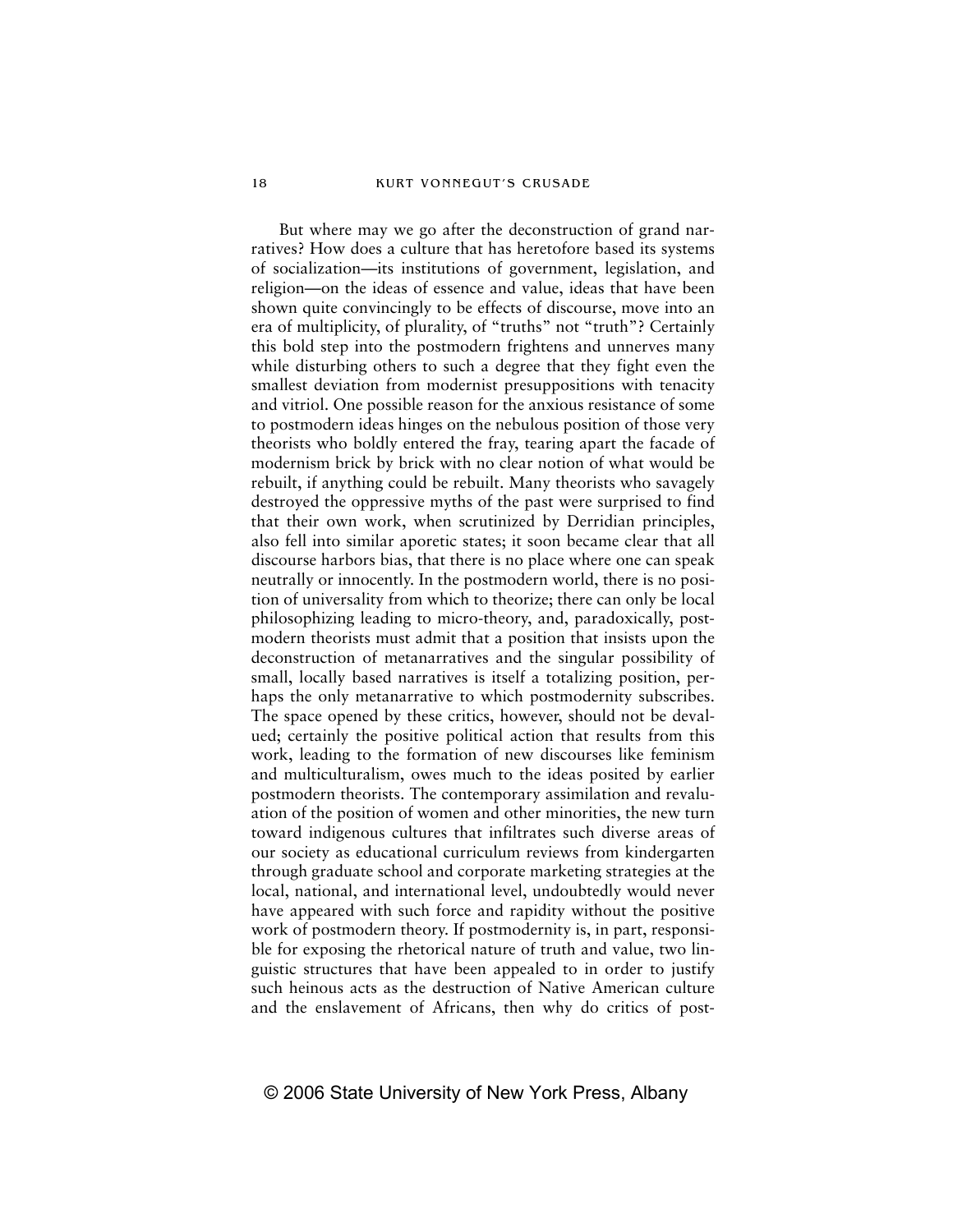modernity claim that it is morally and socially bankrupt? The early development of Lyotard's thought offers an excellent example of what many have attacked as the morally and socially bankrupt nature of postmodernism while his later career displays a modification of earlier positions and a new concern for justice, or what Steven Best and Douglas Kellner claim "comes close to liberal reformism, which he reconstructs, however, in a postmodern fashion" (*Postmodern Theory* 162).

The early work of Lyotard concentrates on the rejection of the primacy of text, refuting the textualist approach that privileges text over experience, the senses, and images. His hope was to validate new ways of knowing, ways that had been denigrated by Western culture's allegiance to the word. This insistence on the primacy of the text is, of course, not surprising, given the fact that the history of modern Western culture has its roots in the Judeo-Christian tradition, a religious tradition whose holy texts often inscribe its God as the word: "In the beginning was the Word, and the Word was with God, and the Word was God" (John 1:1). In his endeavor to subvert this obsession with text, Lyotard, following the philosophical and linguistic line first established by Derrida, asserts that Western philosophy operates around a set of binary oppositions. Struggling against the tyranny of dichotomous valuation, Lyotard champions what has been neglected: the figure, the image, which may only be apprehended through the senses. Best and Kellner explain that from this position Lyotard develops a philosophy of desire based heavily on Freudian theory, celebrating "all desire (positive and negative) for providing intensities of experience, liberation from repressive conditions, and creativity" (150). For Lyotard, the function of theory is not only to understand or interpret but also to criticize, to overturn the established order that some may find intolerable. Best and Kellner contend that Lyotard was dissatisfied with the conventional boundaries of criticism: "Criticizing and negating, [Lyotard] suggests, is infinite and useless, never coming to an end" (153).

Out of these doldrums, Lyotard emerged to embrace what may be characterized as a "Nietzschean affirmative discourse within a politics and philosophy of desire" (Best and Kellner 153). It is within his philosophy of libidinal economy that Lyotard may be criticized for his lack of concern with justice or morality; at this point in his career the only goal was the cultivation of the circulation, flows, intensities, and energetics of desire. This cultivation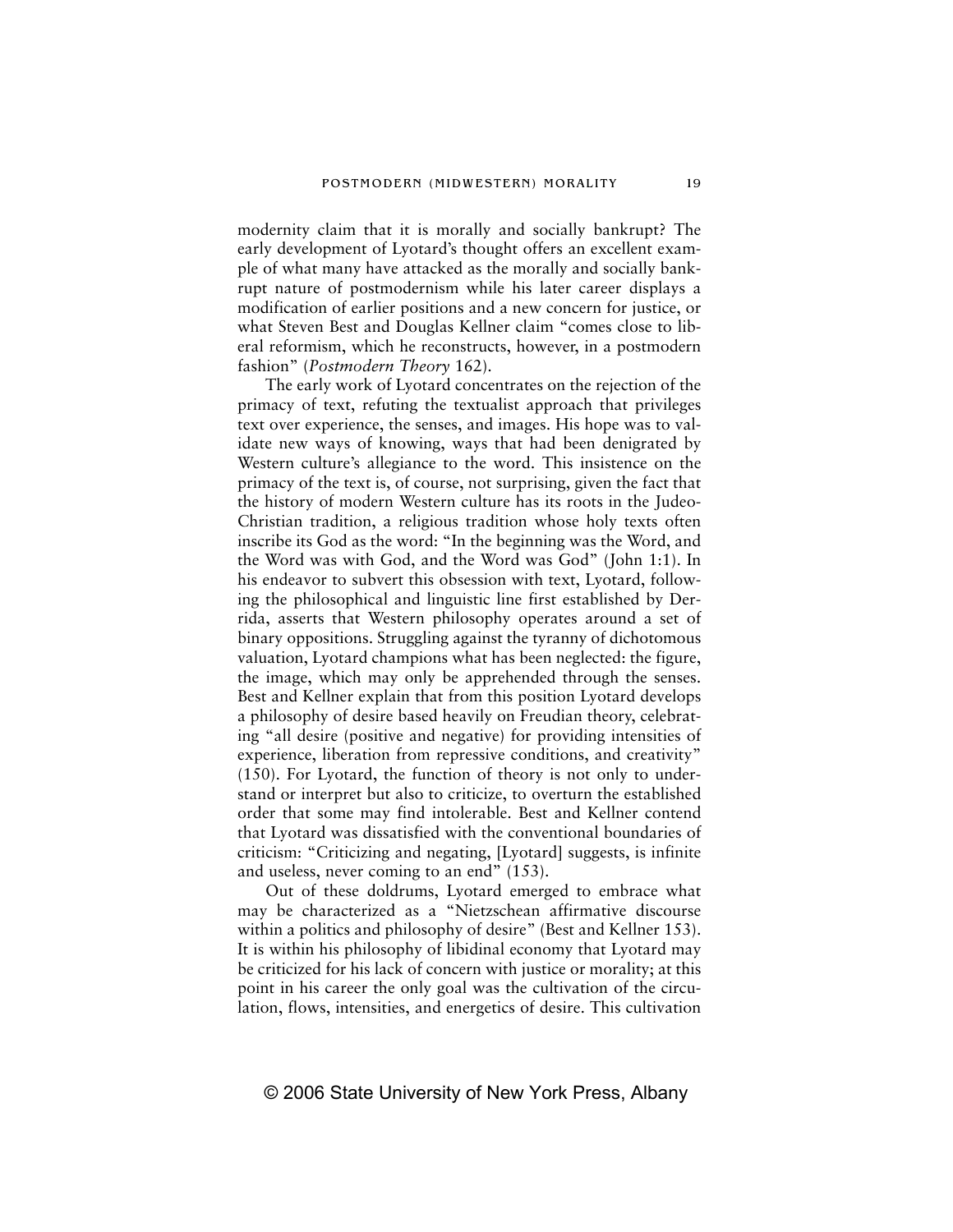did not involve a judgment of positive or negative energies but rather focused on desire itself; it is a postmodern perspective that stresses "activities that produce intensities, that free and intensify the flow of desire ... over modern politics which are concerned with such things as rights and justice" (Best and Kellner 155). Of course, if one is not concerned with such things as rights and justice and instead embraces all of life's intensities, there is the danger that within the free flow of positive and negative energy conditions of an intolerable nature may be produced, conditions that disrupt any cultivation of the very desire Lyotard claims we most need. <sup>15</sup> Best and Kellner suggest that Lyotard's early work pursued a politics of bodily affirmation to its extremes, a position that he eventually saw as limited and limiting; after discovering this blind spot, Lyotard's position modified and moved toward a politics of justice. While Lyotard's early work embraces a desire that he claims exists outside of or beyond good and evil—a position that fails to recognize the danger in not distinguishing between desire that emancipates and desire that confines, between a fascist desire and a revolutionary desire—his later work addresses these very issues.

John McGowan represents the later Lyotard as a neo-pragmatist and suggests that in a work like *Just Gaming*, Lyotard, by focusing on the particularity of rules in language games, opposes any notion of universal rules in our use of language. Like Fish, Rorty, and other pragmatists, Lyotard asserts that language is at all times contextual and communal, and his conclusion about the nature of language games, a conclusion that emphasizes the singular justice of each game, implies "that nothing sets limits to the directions in which the game can go; localism becomes associated with endless 'experimentation,' a highly desirable situation" (McGowan, *Postmodernism* 183). Lyotard employs language games as a way of addressing the politics of justice. Language games are to be seen as representative of the nature of all games, and, of course, life itself, with all its possible realities, is seen as a game. Therefore, the principles of language games, principles that rest paradoxically on a sole prescriptive of universal value that insists on "the observance of the singular justice of each game such as it has just been situated" (Lyotard and Thebaud 100), may apply to other situations, and in this way it is possible to discern contextual justice not just in theory but in daily practice. In a conversation with Jean-Loup Thebaud, Lyotard explains that "Yes, there is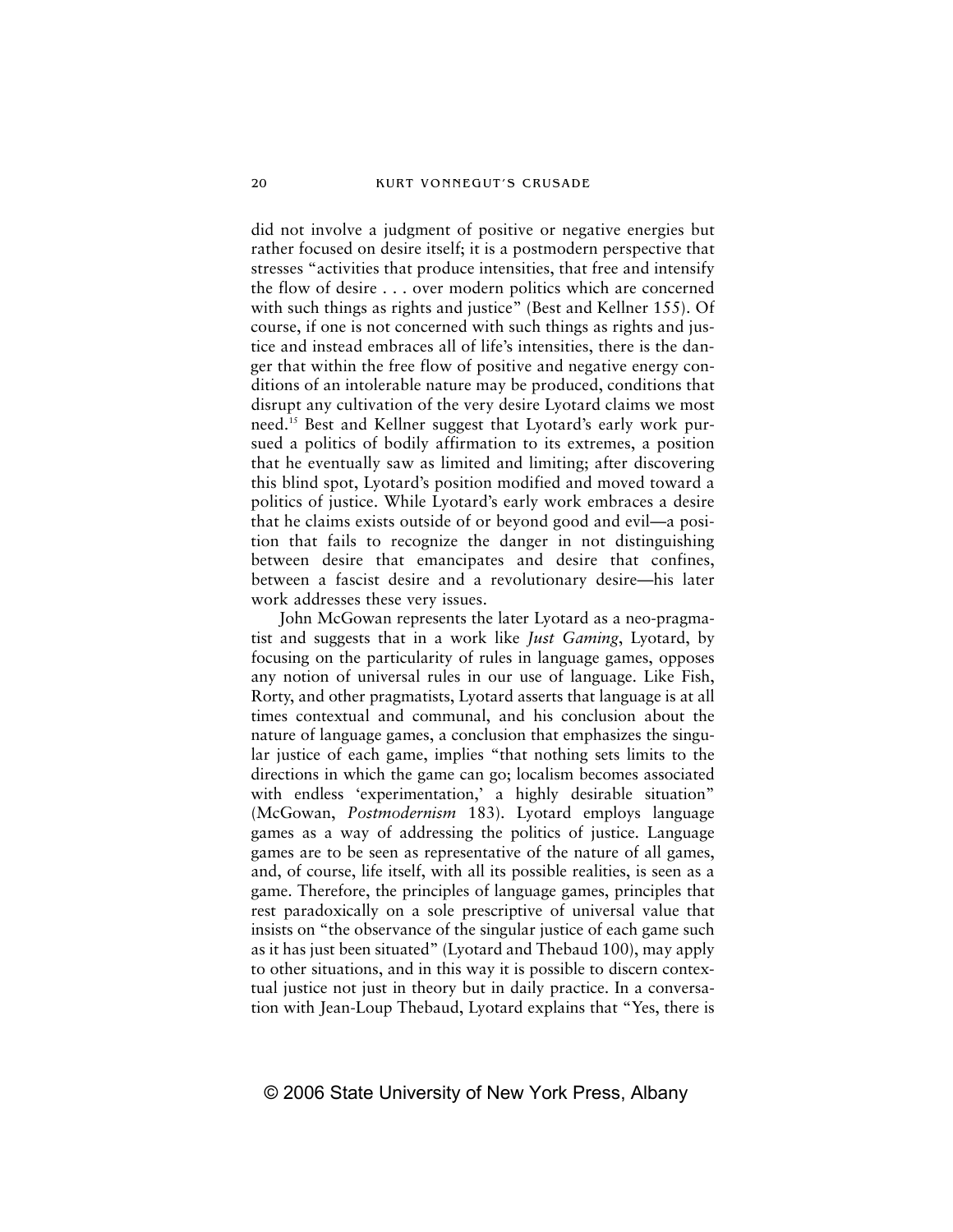first a multiplicity of justices, each one of them defined in relation to the rules specific to each game. These rules prescribe what must be done so that a denotative statement, or an interrogative one, or a prescriptive one, etc., is received as such and recognized as 'good' in accordance with the criteria of the game to which it belongs" (100). Thus, within a game or a local community, there are rules or criteria that establish prescriptive norms or values in the use of language, and by applying this theoretical paradigm to issues of a fleshly nature—poststructuralists argue that we may only apprehend "real" issues like poverty or racism or gang violence through language—these norms or values that are valid at the local level may be used to define injustice or immorality.

But what of communities whose rules we find intolerable? What do we do when we witness a game outside of our own context whose rules call for racist behavior or fascist violence? Must we turn away, resigned to the operations of value and morality within our own community? Without a center of value on which we may base moral or ethical judgments, are we confined to our own communities, never to examine or judge the actions of other nations or cultures? Lyotard's response, of course, would rest on the theoretical principle that postmodernity allows for the proliferation of stories, refuting any single claim to "truth," and in this way protecting against any monomaniacal scrambling for control of others. In other words, if there are conditions a people find reprehensible, then they might simply create new stories, new "truths," on which to base new community practices. While theoretically this appears to be revolutionary, it fails to acknowledge real principles of power, the workings of capital and war machines. Although Lyotard's work empowers certain voices that have been neglected and celebrates multiplicity, it also exposes a weakness of the postmodern position: If there is no universal value, no center from which we can establish a set of criteria for the human condition, then how can we take political action against communities whose practices we wish to deem reprehensible? How do we condemn and combat such heinous acts as "ethnic cleansing" in Bosnia or female genital mutilation in various cultures in Africa? On what basis do we rebuke the terrorist whose leaders invoke a religious narrative that calls for a holy war to cleanse the earth of the infidel's heresy.

This is perhaps most problematic today as we find our culture expanding into multiplicities that are at times disturbing to those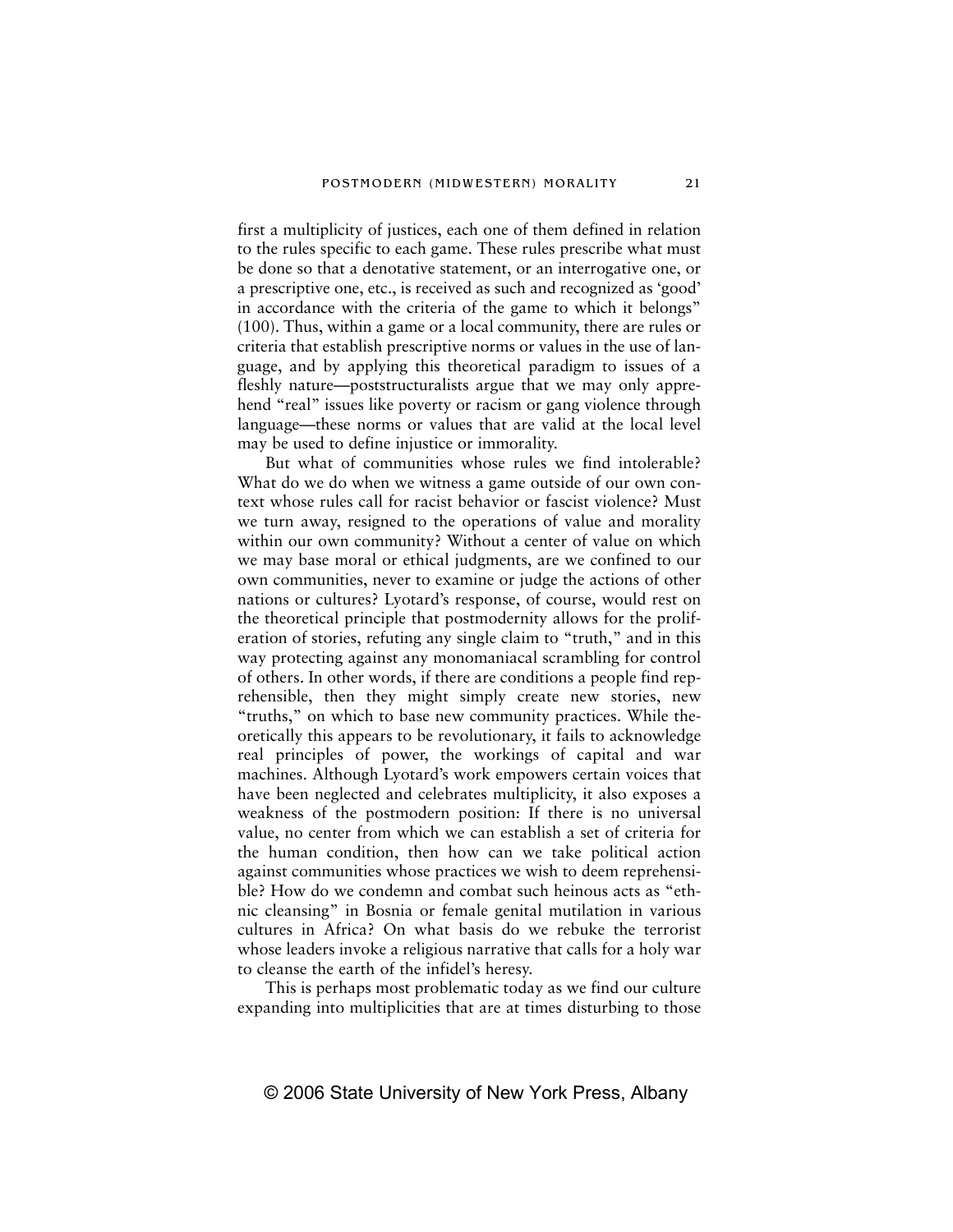who remember the days when it "all made sense," when there was (the illusion of) universal agreement concerning morality and value. Those who long nostalgically for such times—times that include the debacle of McCarthyism—reflect our need for order and consistency and reason, our desire for justice in a universe that too often seems unjust. It is far more simple to live in a world of black and white than one with muted shades of gray. It is much more comforting to believe that the United States is somehow divinely anointed for providential business, to perceive the nation's leaders as somehow beyond reproach, than to recognize the limitations of our national vision and the existence of other national dreams. In the postmodern world, however, this illusion has been shattered and destroyed by a postmodern condition that indefinitely postpones any totality of meaning and produces a proliferation of stories, temporalities, and spaces. The domination of video and audio technology united with a computer industry whose innovations grow exponentially each year continues to produce and reproduce the proliferation of multiplicity that some postmodernists most desire. With television coverage of the House and Senate on C-Span and C-Span 2, for example, it becomes increasingly difficult to hide from the reality that there is no universal consensus on what the United States is or what its position in the world should be; the types of information provided to the consumer in America today are significantly different from those provided to the consumer of the first half of the twentieth century. No longer do we rely on a small number of newspapers or magazines to supply us with a decorous and static story of our nation's hopes and dreams; our exposure to more and more information nudges us toward an epiphany that suggests truth is fluid and ambivalent.

Postmodern theory tends to frustrate our very natural and very real desire for clarity and orderliness. Ihab Hassan contends that "Poststructuralist theory, though full of brio and bravura, can only taunt our desire to make sense. It can only tease us into further thought, not anchor our meanings" (*The Postmodern Turn* 196). Our rather recent move toward a form of postmodern pluralism and the acceptance of relativism by some as a viable philosophical stance shakes the very foundations of our culture or, more exactly, the former foundations to which we look longingly but cannot embrace innocently. The historical and philosophical shifts from the premodern to the modern—characterized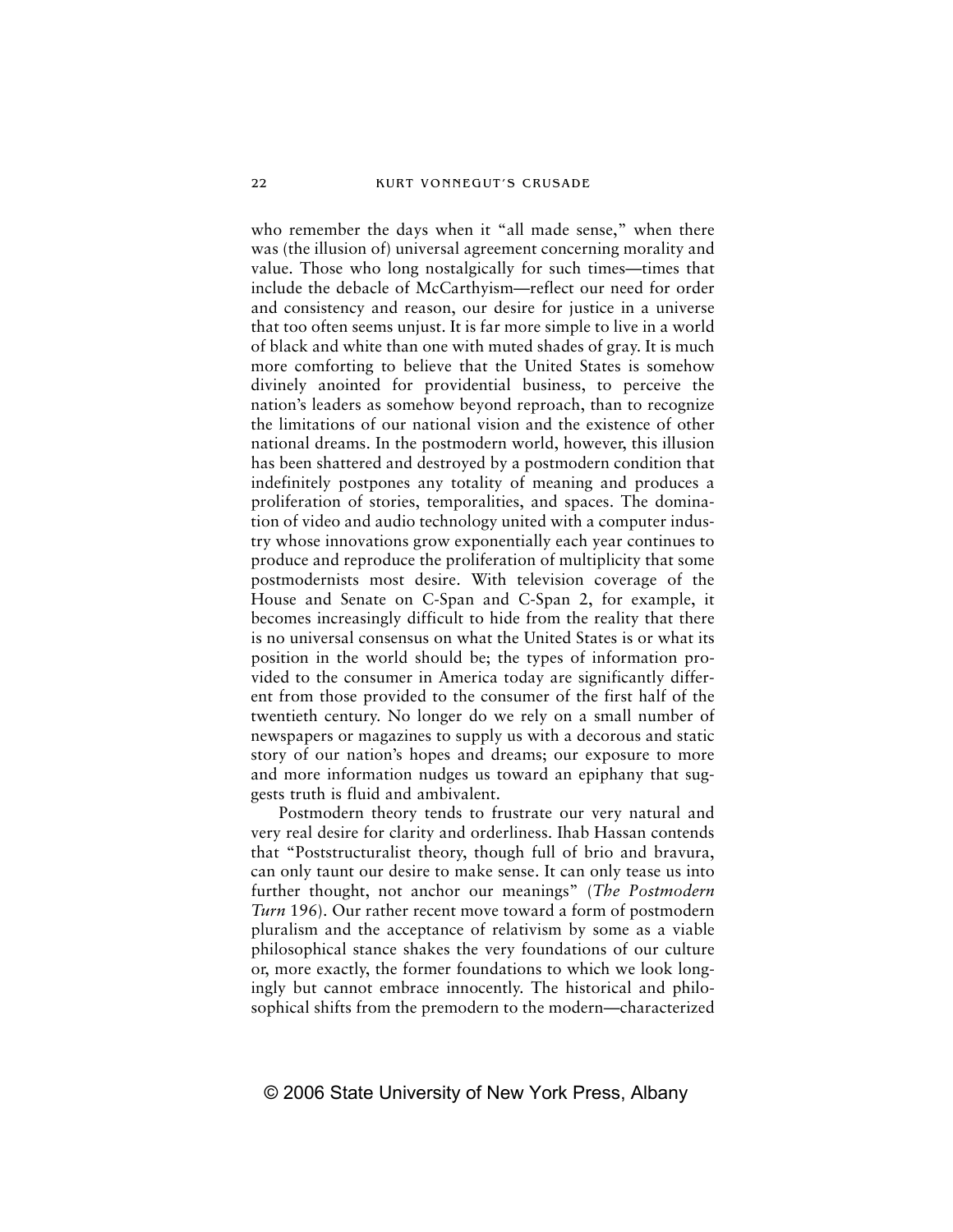by a move away from a universal and totalizing monotheism to a universal and totalizing humanist rationalism that replaced God with man and the miracle of the spirit with the miracle of science—did not prepare us for the disconcerting consequences of postmodernism's radical break toward multiplicity. There is a clear connection between this radical philosophical shift in the contemporary world and the increasing number of religious cults and the fervent new turn to fundamentalist religion—both Christian and Muslim—that we witness in the United States and the Middle East.

Although many postmodern philosophers see the effects of poststructuralism's critique of essence and centrality as an opportunity for negative freedom or endless play, there exists among the masses a reluctance to embrace the postmodern. Humanity does not appear to be in a state of euphoria over the postmodern condition, a condition that offers no facile answers, no clearly delineated lines on which to order existence. Instead we find large groups of people calling for a return to traditional morality, for a belief in the spiritual or mystical. Sadly, at times these groups find the clarity they seek in the company of fascists, racists, and warmongers. In our own country we have seen the tragic consequences of Charles Manson, Jim Jones, and David Koresh, while witnessing the growth of the religious right promulgated by such leaders as Pat Robertson and Jerry Falwell. Not surprisingly, the New Age movement, including the growing furor surrounding angels and astrology and the practice of witchcraft known as Wicca, has been consistently exploited by tabloid television. The sweeping success of the likes of Bill O'Reilly and Rush Limbaugh—as they confidently tell their listeners in no uncertain terms what is right and what is wrong with the political and social spheres in the United States—certainly indicates the seductive appeal of the demagogue to those who wish to have, as Ihab Hassan puts it, meaning anchored.

Outside of the United States the corollary of humanity's desire for univocal meaning appears in the form of religions like Islam and Judaism, faiths practiced fervently in the Middle East, harboring, like Christianity, the potential for intolerance, as well as the ability to incite jihad. Certainly the horror of the destruction of the World Trade Centers on 11 September 2001 is the result of this very kind of desire. Roland Barthes, in an essay entitled "The World of Wrestling," argues that what we most desire is clarity of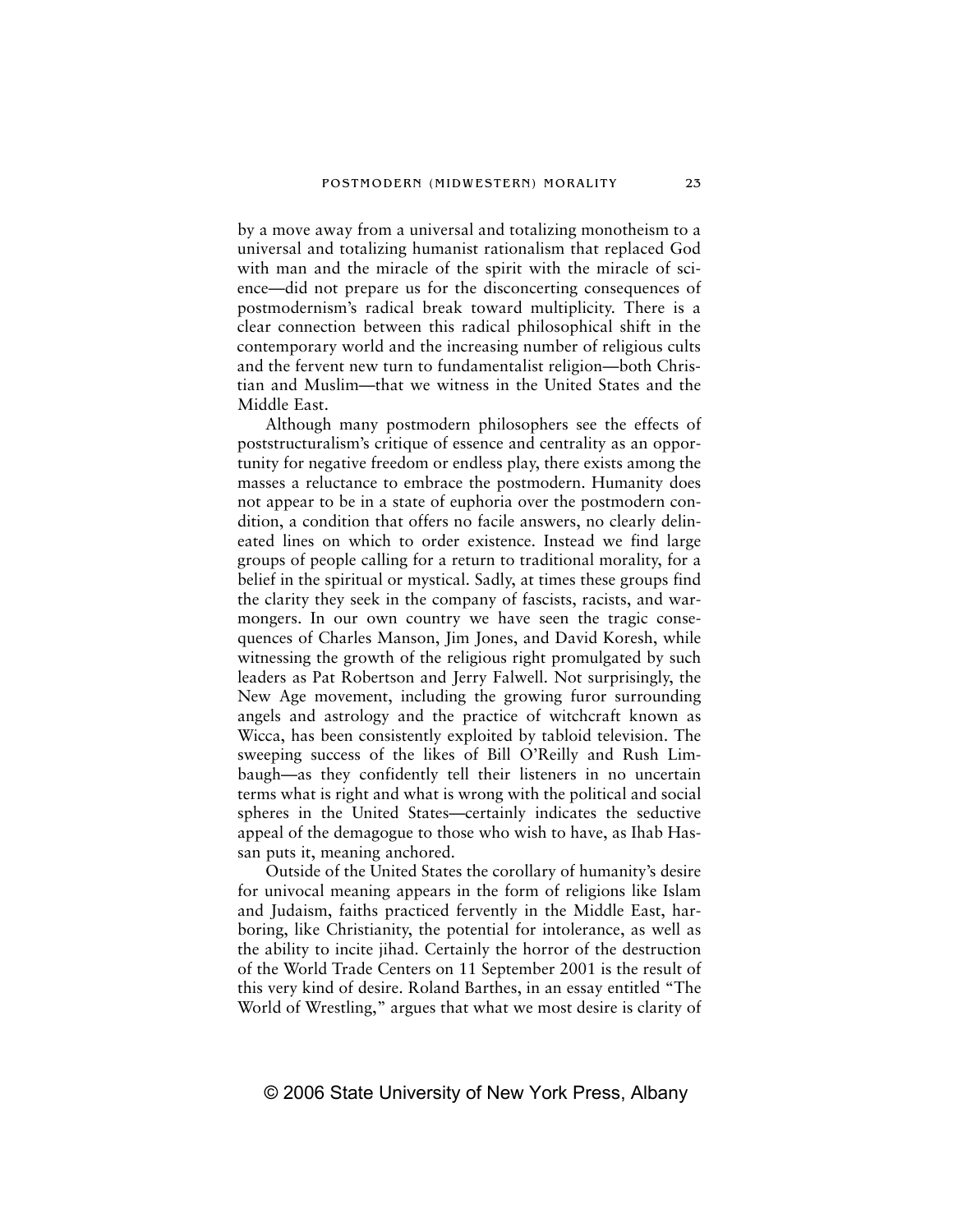justice and morality. Barthes examines what would now be called professional wrestling and suggests that such an event is no different than a religious ceremony or a Greek drama; "it is the spectacle of excess" (450). In such settings, it is exceedingly clear who is evil and who is just; the crowd uniformly acknowledges the grotesque and horrifying nature of evil by verbally haranguing the wrestler who plays the villain while cheering raucously as good triumphs. In America, professional wrestling events draw thousands of spectators and even more viewers by television pay-perview specials: such events are in high demand in the postmodern world. Barthes explains that

In wrestling, nothing exists except in the absolute, there is no symbol, no allusion, everything is presented exhaustively. Leaving nothing in the shade.... What is portrayed by wrestling is therefore an ideal understanding of things; it is the euphoria of men raised for a while above the constitutive ambiguity of everyday situations and placed before the panoramic view of a univocal Nature, in which signs at last correspond to causes, without obstacle, without evasion, without contradiction. [It] unveils the form of a Justice which is at last intelligible. (53–54)

Events like wrestling represent in perfect detail what Lyotard has characterized as local knowledge. Professional wrestling creates a community of shared value; those who come together to watch the spectacle of excess exhibit a local, contextual, and relational understanding of good and evil, of just and unjust acts.

The gamut of sporting events that monopolize much of America's time and money appears to partly satisfy our obsession with clarity in ways, although repulsive to some, that do not pose the excessive danger we have witnessed in cults and other fanatical groups. But professional wrestling and other sporting events present that which life outside the arena does not: swift, unmitigated, rational results. Seldom do we find intelligible justice in the contemporary world. Therefore, we must return to the central question, one that resists facile dogmatism, demanding serious consideration because of its weighty effect on the way we conduct the business of living: can we have a source of value that does not totalize or essentialize—the point of critique of rational humanist discourse by postmodernists—with the potential to work beyond the local setting, or are we doomed to micro-poli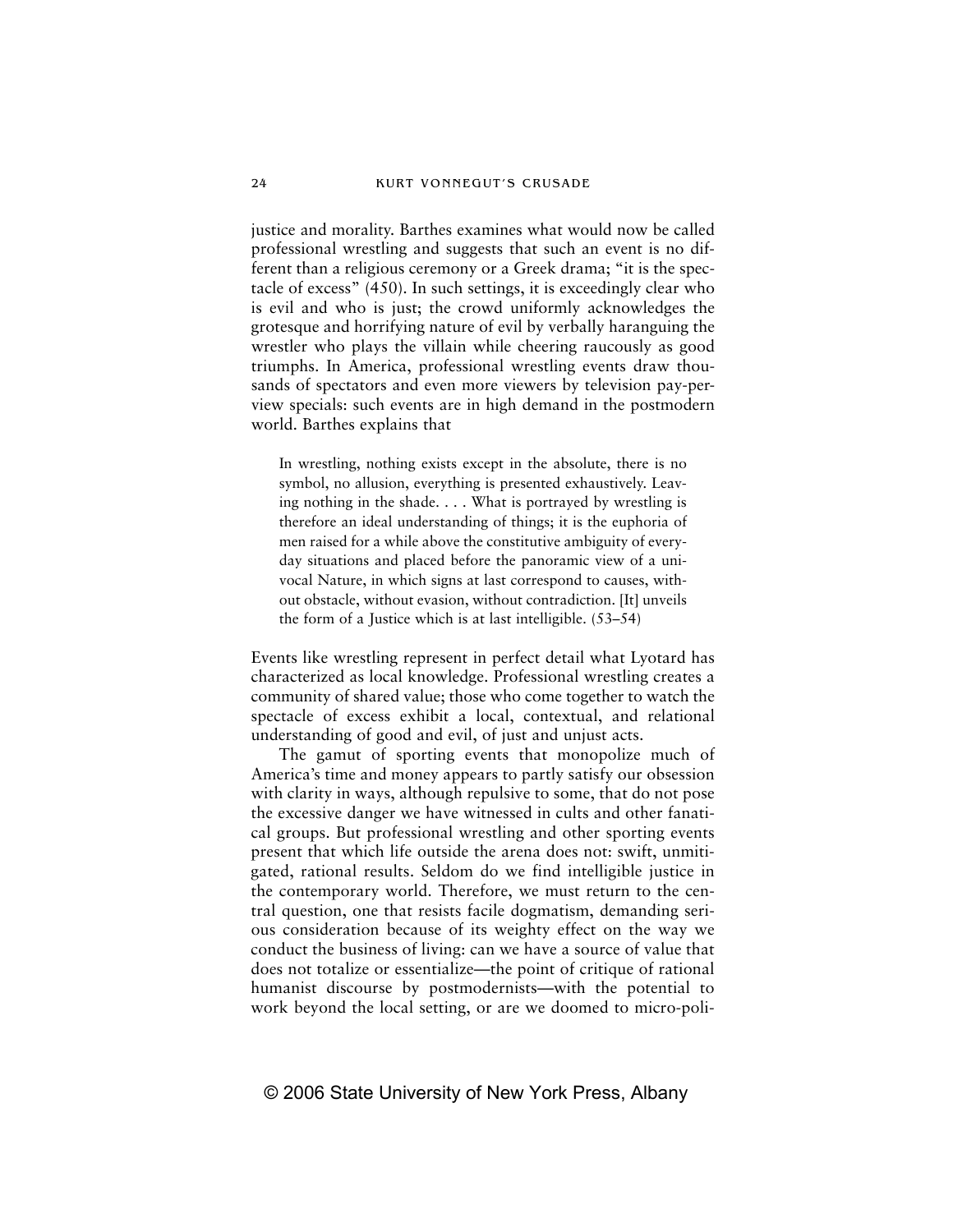tics, local value, which leaves open the possibilities of injustice in other communities that ultimately may destroy the communities we inhabit? Perhaps one viable answer to an ethical dilemma of such far-reaching consequences may be found in postmodern humanism, a position I argue Vonnegut establishes and modifies over the course of his career.

## Postmodern Humanism: The Issues of Value and Essence

What does it mean to be a postmodern moralist? More to the point, as some critics of postmodernism have challenged, can there be a system of morality, an ethics, if there is no center or essence on which to base it? Such questions—often asked by critics of postmodernism and avoided by its advocates—expose the perplexing dilemma of postmodernity: if, as Zygmunt Bauman argues, "there are no longer any rules or norms to guide inquiry, no overall validity, no universal, unequivocal basis for truth or taste" (197), then how can one make decisions about daily living, an activity that will inevitably include moral conundrums?

Historically, in Western culture, our morality, the system of value on which we have based practices as banal as the removal of waste and as esoteric as the development of the spirit, has been based upon essence or a belief in an ultimate center, often called "God." The very notion of value—entwined at first with the idea of God and, more recently in the modern age, with the idea of the essential goodness of humanity, the perfectibility of the race undergirds many institutions that continue to control our actions in contemporary daily life. Many postmodernists, however, have moved away from any belief in essence or value, in part because of the radical contradictions found in twentieth-century history and the ensuing disillusionment of philosophers like Foucault, Lyotard, and Baudrillard. Modernist humanism, according to Pauline Marie Rosenau, failed postmodernists in a number of ways, including its justification of Western superiority and its significant role in cultural imperialism (47–49). Such events as World War I and World War II, the Holocaust, the Vietnam War, and Watergate damaged the credibility of humanist claims for the progress of our culture and the heretofore glorified scope of its achievements. How could one believe in humankind as rational in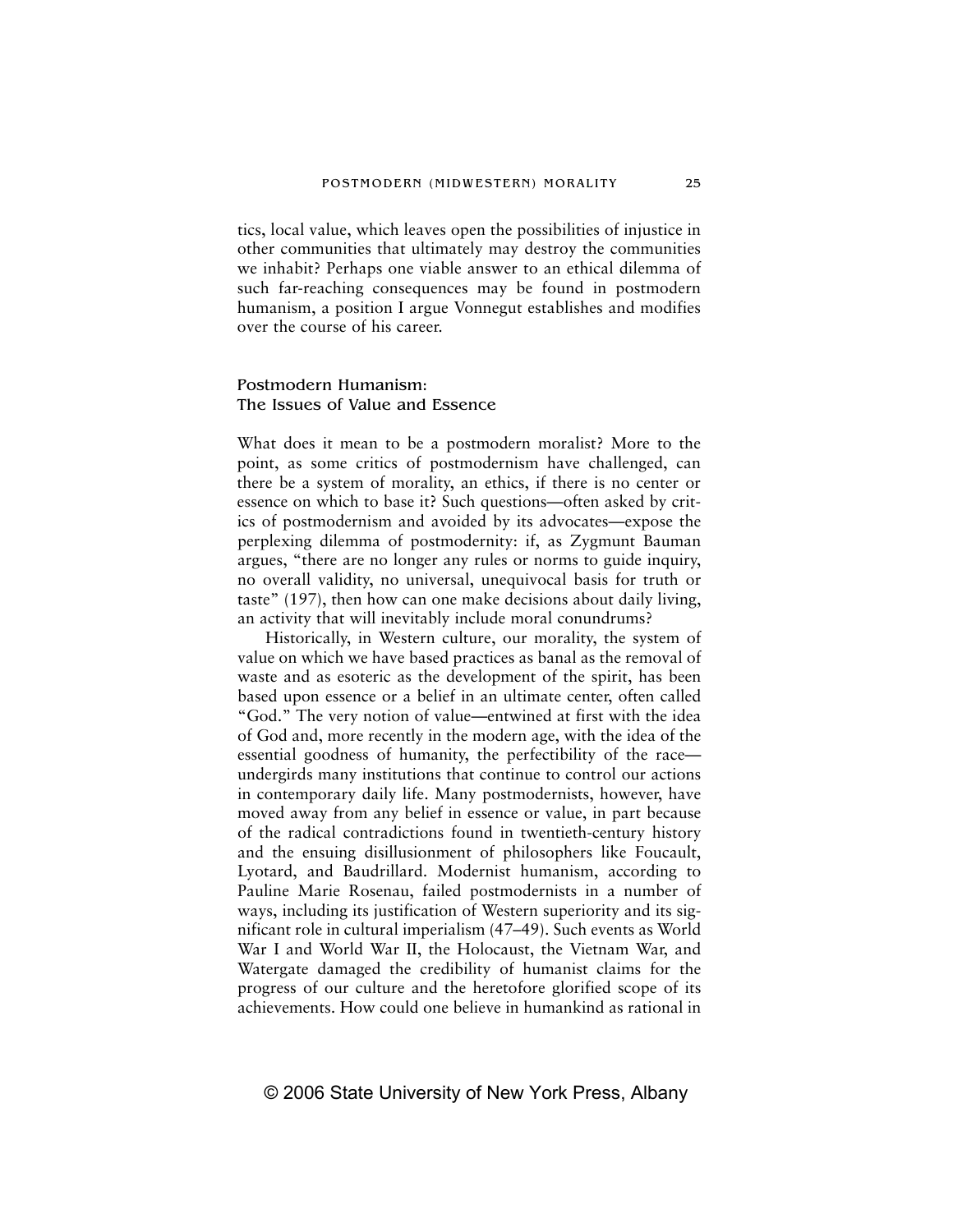the face of such threats as nuclear destruction and social injustice? Douglas Kellner explains that "the tradition of modern philosophy was destroyed by its vacuous and impossible dreams of a foundation for philosophy, an absolute bedrock of truth that could serve as the guarantee of philosophical systems" ("Postmodernism as Social Theory" 240).

While the destruction of humanism took place in diverse areas of thought throughout the academic community, the rejection of essentialism most notably occurred by storm in the humanities as the work of Paul de Man and Jacques Derrida proliferated. The theoretical project of deconstruction, at its height during the 1980s, has since fallen off; at present, it is recognized as an important step in our movement toward a greater critical awareness, and it is arguably the single most innovative alteration in critical theory in the past half century. <sup>16</sup> Furthermore, this profound and varied infiltration of deconstructive ideas continues to influence our work in such a way that, as Linda Hutcheon explains in "Historiographic Metafiction: Parody and the Intertextuality of History," virtually all theory examining contemporary literature challenges "both closure and single, centralized meaning" (7). The notion that closure and single, centralized meaning must inevitably disappear in aporia certainly is no longer avant-garde; in fact, one need only glance at the many books that offer an overview of our critical field to see that deconstruction and other poststructuralist theories have continually attacked essentialist pronouncements, making it difficult, if not impossible, for the critic to argue for any kind of central meaning or value.

The project of deconstruction, however, is not neutral; the act of critiquing metanarratives and embracing local narratives is an ethical and political process, one of far-ranging consequences. Tobin Siebers, in *The Ethics of Criticism*, contends that deconstruction's "emphasis on the marginal ... takes on moral overtones in its opposition to relations of power and systematic thought. Deconstructive marginalization has the ethical virtue of siding with the underdog" (98). Deconstruction and other poststructuralist positions attempt to combat all forms of theory, equating systematic thought with the violence of power; such decisive antagonism, however, is itself a political activity with the potential for the same kinds of aggressions and exclusions associated with totalizing metanarratives, and many would argue that deconstruction, in its deference to the marginal, continually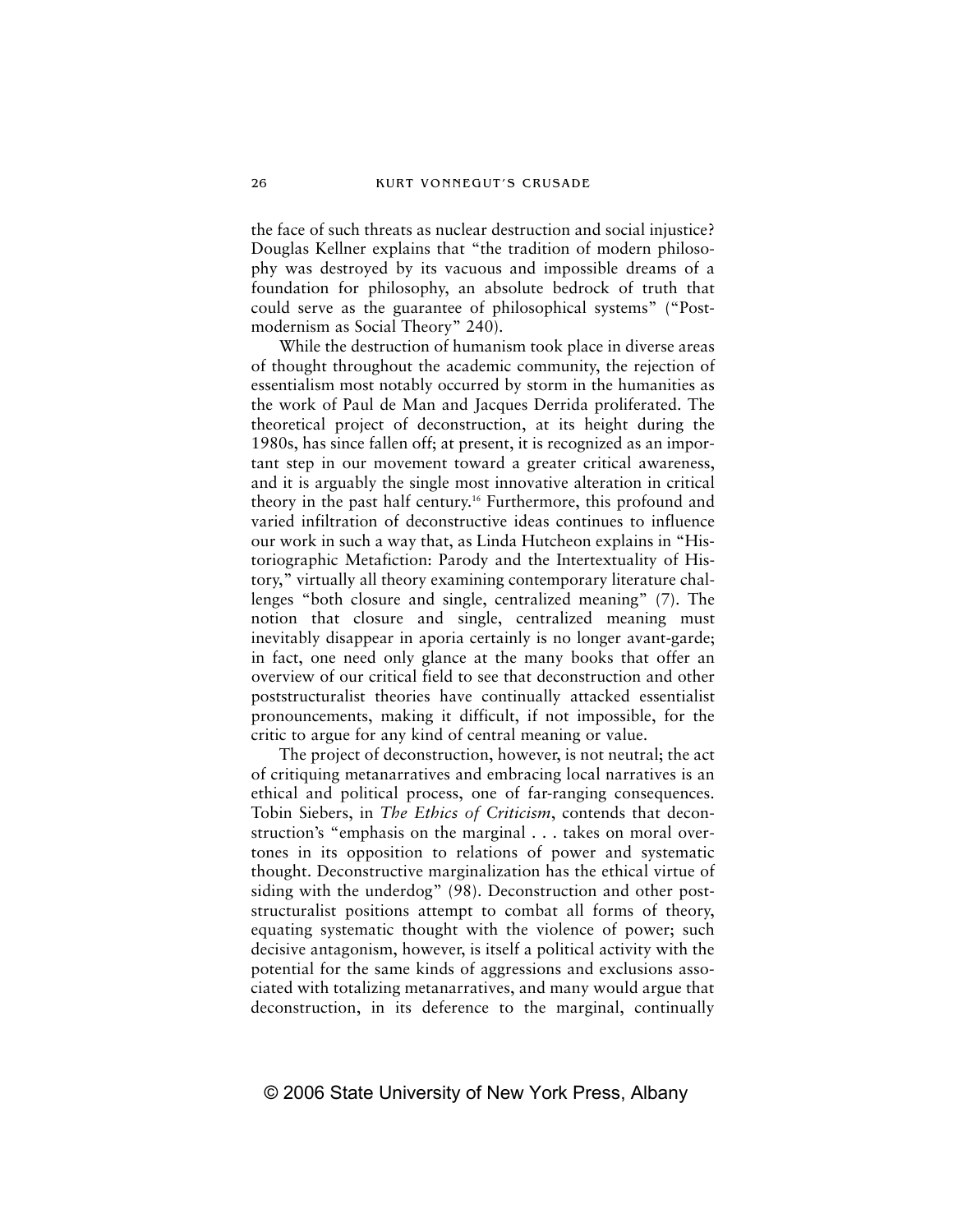excludes numerous possibilities in literary studies, possibilities of potential meaning and connection (Siebers 98–99). Consequently, where does the work of Derrida or de Man leave us? Our position at this theoretical crossroads has not proven satisfactory to all. Ihab Hassan speaks hopefully of a future that may surpass our present devotion to fragmentation, our disdain for wholeness; he implores the reader to work toward a new understanding of creation: "I have no answer. Yet I believe that an answer must go beyond our current shibboleths: disconfirmation, decreation, demystification, deconstruction, decentering, depropriation, difference, etc. Perhaps we need to go beyond Irony (as Nietzsche sometimes did), beyond the current aversion to Wholeness and Meaning, to some working faith in.... What?" (*Paracriticisms* xv). This hope that we might transcend our current position—transform what is fragmented into reassociations constructed by the means of a working faith, not by a dogmatic proclamation of our possession of truth but rather by a pragmatic move toward a postmodern "wholeness" that emphasizes the fluid, mutable meaning of human existence—is the crux of postmodern humanism.

As discussed earlier, Lyotard offers one possible solution to Hassan's shibboleths: value and morality may be established within local communities so that the daily questions of living may be addressed from a local center. But what of discourse between communities? How might communities live together in the same nation if their local systems of value are diametrically opposed to one another? Moreover, how might nations live together in the same world if their systems of value are in direct conflict? Lyotard's answer to such difficult and consequential questions appears to ignore the nature of human relations. Lyotard does not tackle the human quandary of living with difference between communities; rather, he acknowledges that the problem exists, calling it the "differend," which he defines as "a case of conflict between (at least) two parties that cannot be equitably resolved for lack of a rule of judgment applicable to both arguments" (*The Differend* xi). But where does the differend leave us? Lyotard does not agonize over this philosophical dilemma because in his purview good postmodernism is never tyrannical, never imposing; remaining within the confines of local communities, it is liberatory in its proliferation of multiplicities. Lyotard, however, appears to ignore the political nature of humanity, its desire for power, for material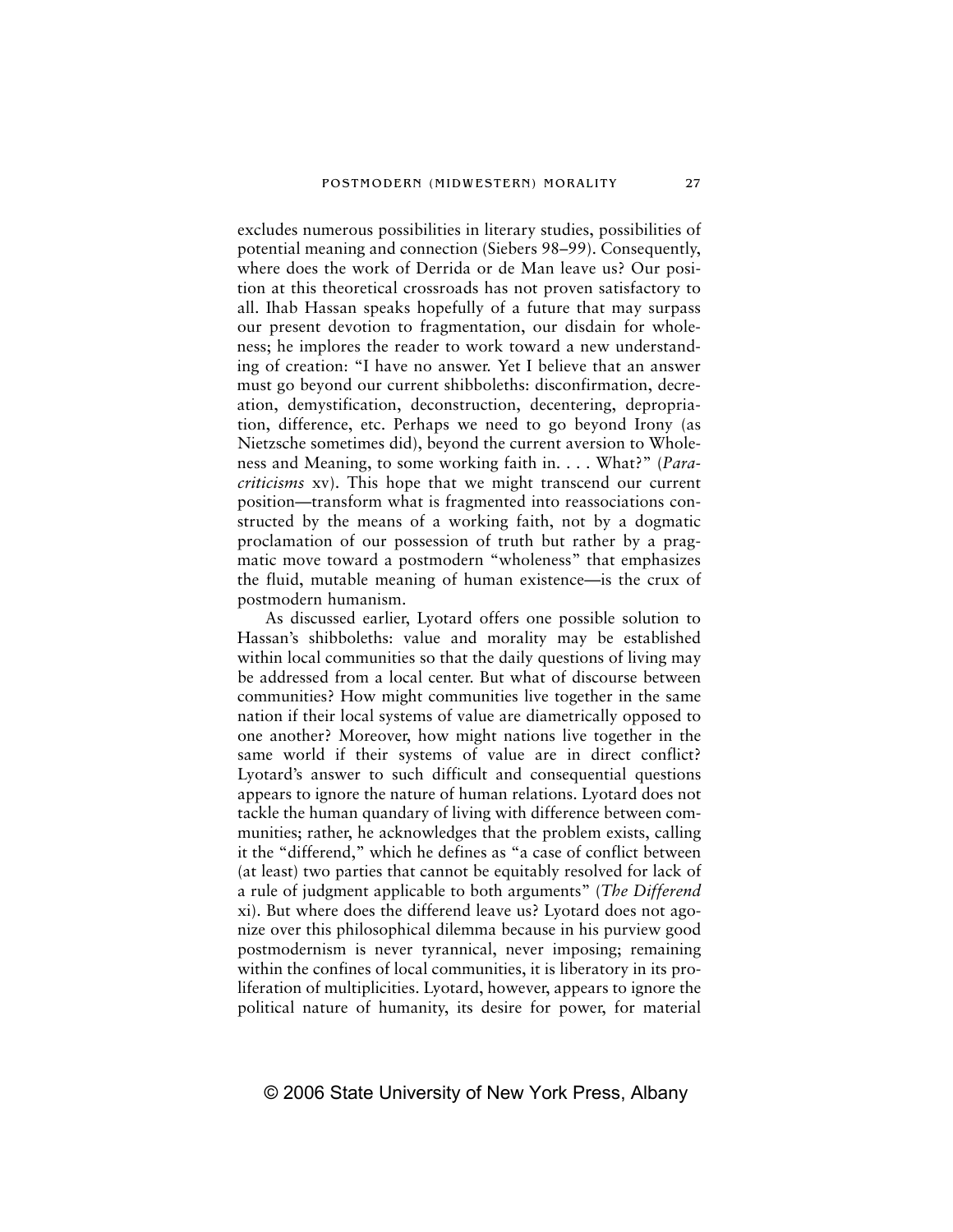gain, for control; he neglects the fact that many outside the academic community remain committed to an essentialist worldview. We must not forget that most nations do not embrace pluralism or democracy in any form; many cultures reject the theoretical project of postmodernism, and brutally and violently deter the infiltration of multiplicities. Even in the United States, in a nation whose governmental processes and legislation appear to embrace pluralism more radically than those of almost any other nation, there is an economic system, free enterprise, that simultaneously exploits and deters the proliferation of certain factions.

Clearly the economic control wielded by various American corporations as they move into markets in Mexico, Taiwan, or China, paying the native laborers a fraction of what they would have to pay American laborers, establishes a system of domination that curbs the proliferation of multiplicities. Many critics of postmodernity's consumer culture—building upon the work of Theodor Adorno, who argued that industrial societies, such as our own, undermine critical thought among the population in an effort to further the national economic machinery—claim that postmodernism is conservative in nature, reifying the productions of power that exploit and oppress by transforming that which is marginal into consumer goods; what at first appears to be the positive recognition of local cultures and the assertion that their knowledge is valid, quickly disappears into subtle marketing strategies, well-wrought cogs in the wheel of late capitalism. Fredric Jameson's work, which Haynes Horne argues is motivated by an unmistakably modernist impulse, recognizes the fallibility of Lyotard's position, its susceptibility to the movements of evil, to humanity's historically consistent abuse of power. <sup>17</sup> Horne contends that Jameson wishes to contain the poststructuralist program described by Lyotard, that "the radical dissolution of metanarratives which Lyotard describes can only be endorsed when this dissolution functions within programs" (272). Jameson acknowledges the lure of the poststructuralist critique. Although the deconstruction of metanarratives empowers the marginalized, it also strips them of any political power based on essence, and, for Jameson, who aspires to meld postmodernism with Marxism in an effort to battle late capitalism, this proves to be a devastating blow.

While I agree with Jameson's notion that the poststructuralist critique should be harnessed, I do not wish to suggest that this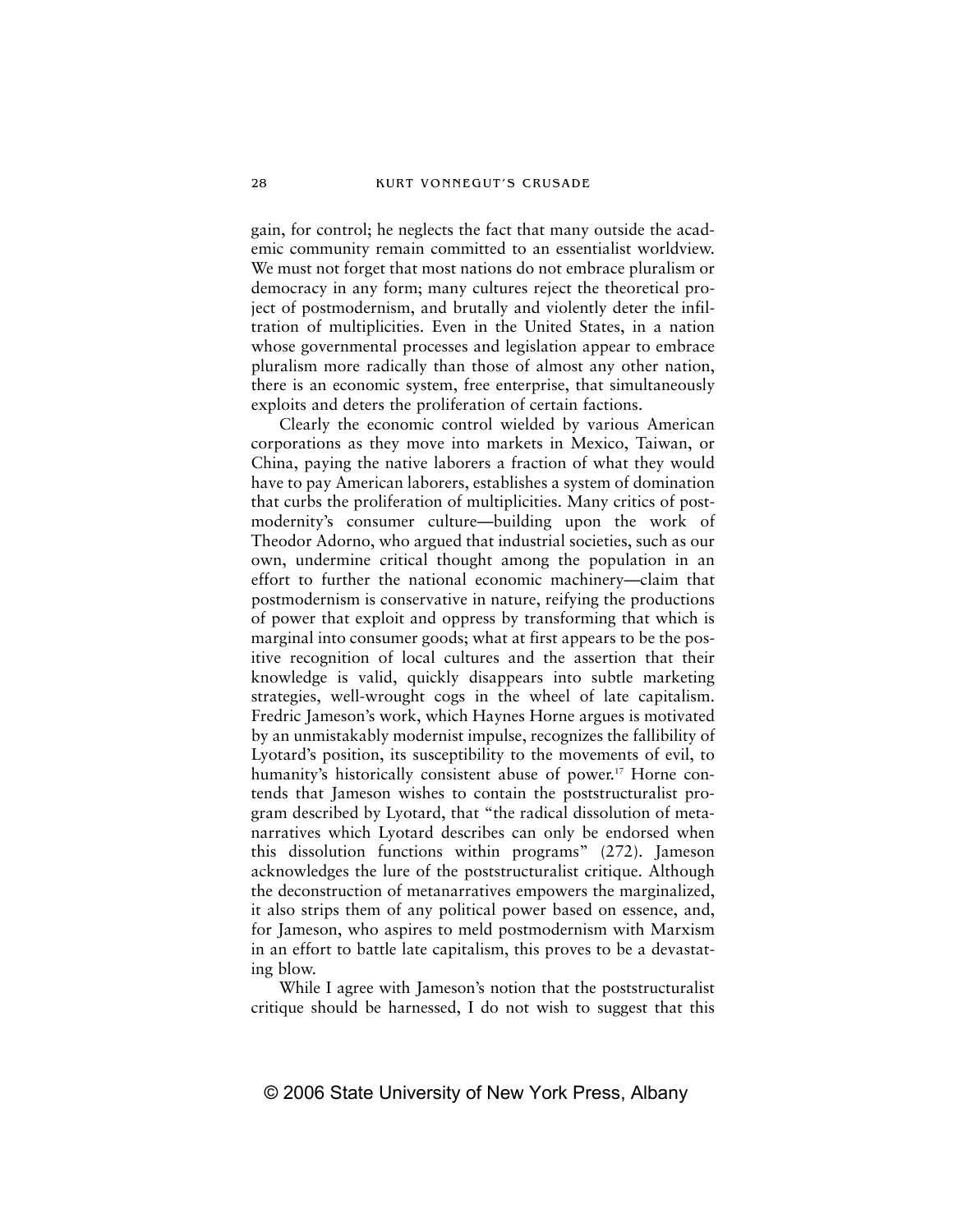must inevitably lead back to essentialist or totalizing narratives. Poststructuralism, if practiced without purpose, tenders little beyond the shibboleths of which Hassan speaks; left uncontained, such work only appears to lead to fragmentation and, perhaps, eventually to anarchy. If we are to accept Tobin Siebers's claim that "literary criticism affects the relation between literature and human life" (2), then, as we practice poststructuralist criticism, we should have an eye toward its effects on the human condition. The work of Douglas Kellner offers one possible paradigm by which we may approach the shibboleths of the postmodern condition, one that may bridge the divide that looms between modernity and postmodernity. In a lecture entitled, "Critical Theory vs. Postmodern Theory: Contemporary Debates in Social Theory," Kellner claims that in order adequately to address the needs of contemporary thought, we must use both modern and postmodern theory. Kellner, whose work derives in part from the Frankfurt School tradition, argues that we need both postmodernism's critique of metanarratives and its subsequent attention to disunity and fragmentation, as well as modernity's hopeful attempts to create infinitely new unities or reassociations. The tradition of the Frankfurt School affords Kellner a normative base of value on which he grounds political and social action, while postmodern theory insists that these norms cannot be totalized. This balance between the need for a normative base and a rejection of essentializing or totalizing narratives has been key in opening areas of criticism, like multiculturalism or feminism, forms of criticism that use literature and criticism to effect physical and social change. <sup>18</sup> Kellner's use of the modern and postmodern also points toward the paradox of postmodern humanism, a position that affirms humanistic values while maintaining a postmodern perspective.

Even though postmodernism calls into question the very idea of a unified, essential subject, the postmodern subject nonetheless lives pragmatically as if the grand narratives of the past remain firmly intact. When we speak of love or hate in our relationships, of the oppression of racism or the liberating freedom of tolerance, we do so using a modernist model of the individual subject; apparently, despite the claims of postmodern theorists, we continue to posit essence or value with the individual subject, a practice with clear benefits. Perhaps the best satiric example of "living" postmodern theory, an activity seldom encountered, may be found in *Nice Work*, one of several academic novels written by David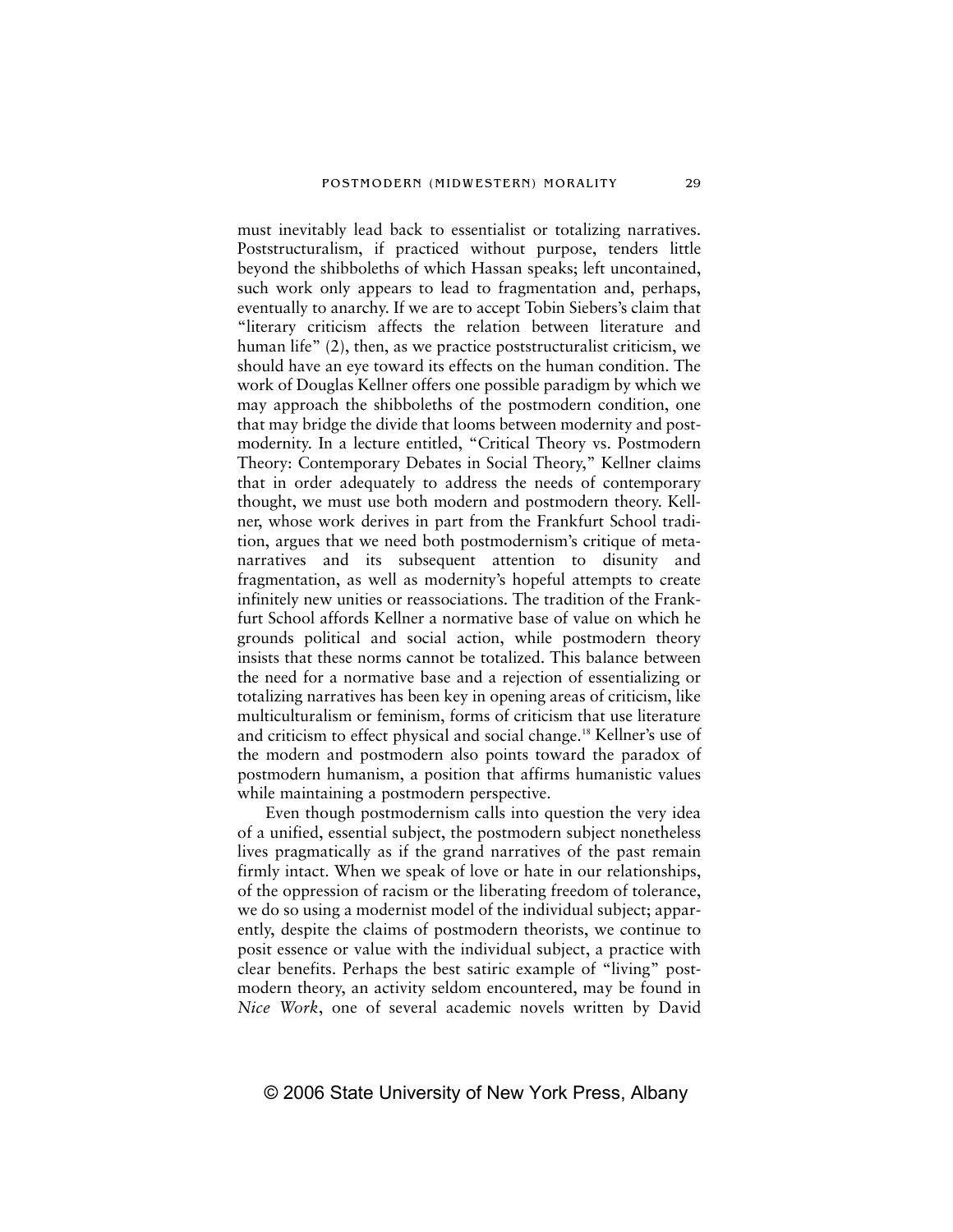Lodge. In this novel, Lodge jabs humorously at the inane absurdity that postmodern theory can be translated directly into the physical actions of contemporary daily life. <sup>19</sup> After Vic Wilcox, an industrial manager, and Robyn Penrose, an English professor whose work involves postmodern feminist theory, finish making love for the first time, Vic announces his devotion to Robyn. Robyn is shocked by his display and attempts to deconstruct a situation that she sees as merely the effects of language and biology:

"I've been in love with you for weeks."

"There's no such thing," she says. "It's a rhetorical device. It's a bourgeois fallacy."

"Haven't you ever been in love, then?"

"When I was younger," she says, "I allowed myself to be constructed by the discourse of romantic love for a while, yes."

"What the hell does that mean?"

"We aren't essences, Vic. We aren't unique individual essences existing prior to language. There is only language."

"What about this?" he says, sliding his hand between her legs.

"Language and biology," she says, opening her legs wider. "Of course we have bodies, physical needs and appetites. My muscles contract when you touch me there—feel?"

"I feel," he says.

"And that's nice. But the discourse of romantic love pretends that your finger and my clitoris are extensions of two unique individual selves who need each other and only each other and cannot be happy without each other for ever and ever." (210)

In this passage, Lodge satirizes the totalizing claims of poststructuralism, while in the novel as a whole he seems to suggest that the essentialist world of Vic and the nonessentialist world of Robyn may be wed in such a manner that both parties benefit. The wedding of these worlds is the project of postmodern humanism. In *Deliberate Criticism: Toward a Postmodern Humanism*, Stephen R. Yarbrough contends that what we need in order to create a humanism for the postmodern world is a communal sense. Using the work of Friedrich Nietzsche, Martin Heidegger, Jean-Paul Sartre, and Irving Babbitt, Yarbrough argues that humanism does not always express a belief in the idea of a fixed human nature, a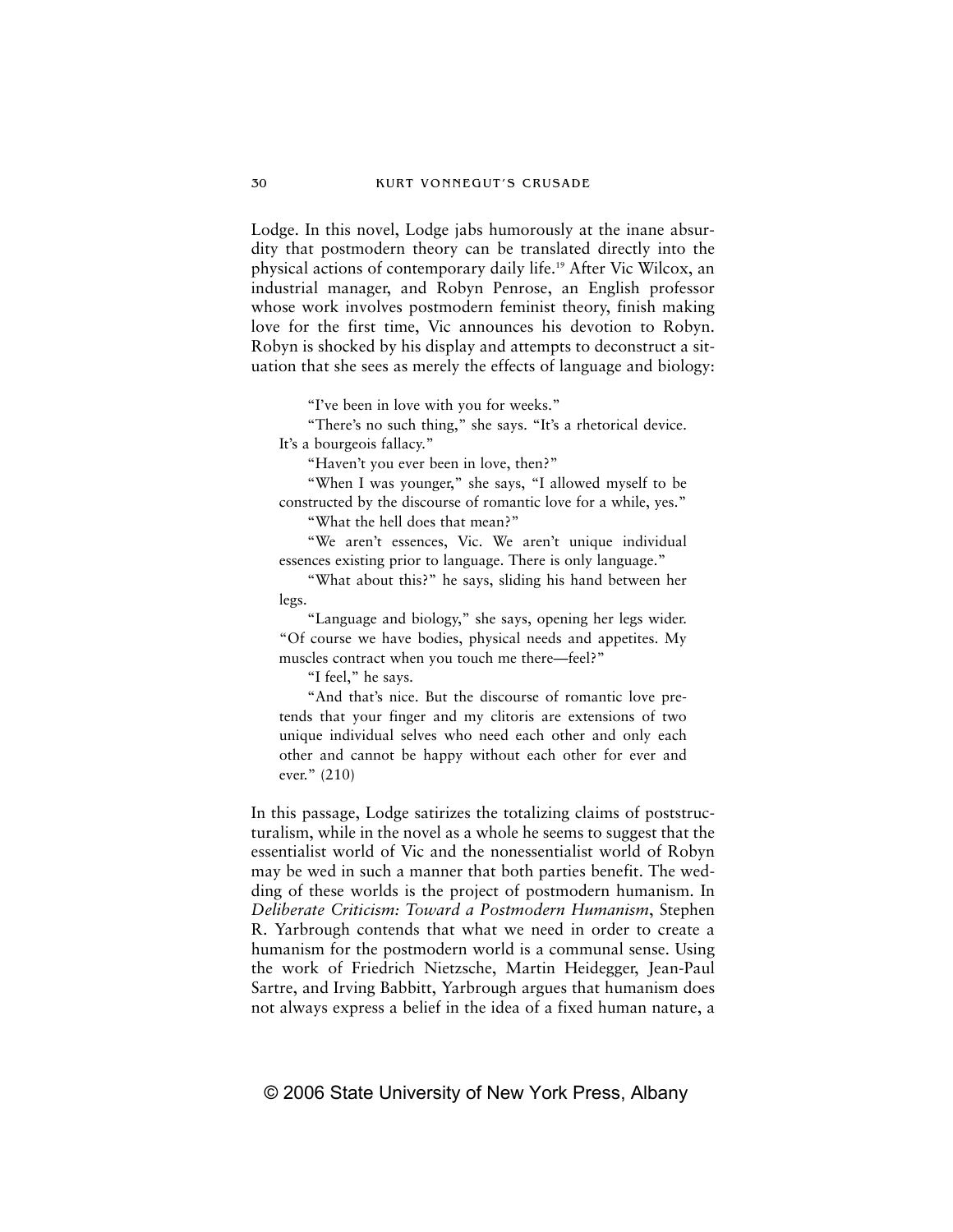point of contention for postmodernists. Rather, Yarbrough claims that "we must learn how to assert the center, for the center itself, unlike the concrete aims from which we choose our courses of action, must be willed into place. It is, in short, a master convention" (37). Yarbrough, however, remains unclear about exactly what may be willed into place. Like so many other postmodern philosophers who desire to ground their discourse, Yarbrough cannot point with any authority to the common ground of which he speaks longingly, a ground on which discourse between cultures may be built.

But Vonnegut is another matter. He offers a hopeful solution to the postmodern condition. In his novels, speeches, and essays, he presents the potential for reassociations, for creation, for a world beyond fragmentation. To understand Vonnegut's propitious postmodern humanism, we must first briefly outline the major tenets of modernist humanism. Modernist humanism may be characterized best by examining the center of its discourse which is the human subject. According to Robert Merrill, in his foreword to *Ethics/Aesthetics: Post-Modern Positions*, modernist humanism draws all cognitive, aesthetic, and ethical maps to the scale of the individual subject who believes in the originality and individuality of a unified self (xi–xiii). The modern subject defines the rest of the world as Other and posits meaning in this Other only in its relation to the self. This had profound effects, of course, on the modernist subject's apprehension of other cultures and what has been seen by many, in the postmodern era, as the oppression of those cultures unlike our own, as well as the unflinching destruction of entire ecosystems that at the time of their ruin seemed far removed from individual human needs. But, at present, to deny the value of the individual subject, given the nature of Western discourse, would also be ineffective. Even in the postmodern, or, perhaps, especially in the postmodern, the personal and individual continue to captivate. <sup>20</sup> Therefore, while postmodern humanism denies an essential individuality to the subject, it does not disregard the value of human life. Rather, postmodern humanism exalts all life, recognizing the global associations of humanity and its intricately delicate alliance with the earth; Vonnegut's own vision has expanded over the course of his career to encompass such a delicate alliance, and his postmodern humanism offers Merrill a provisional answer—for any postmodern response must remain provisional—a possibility for an existence beyond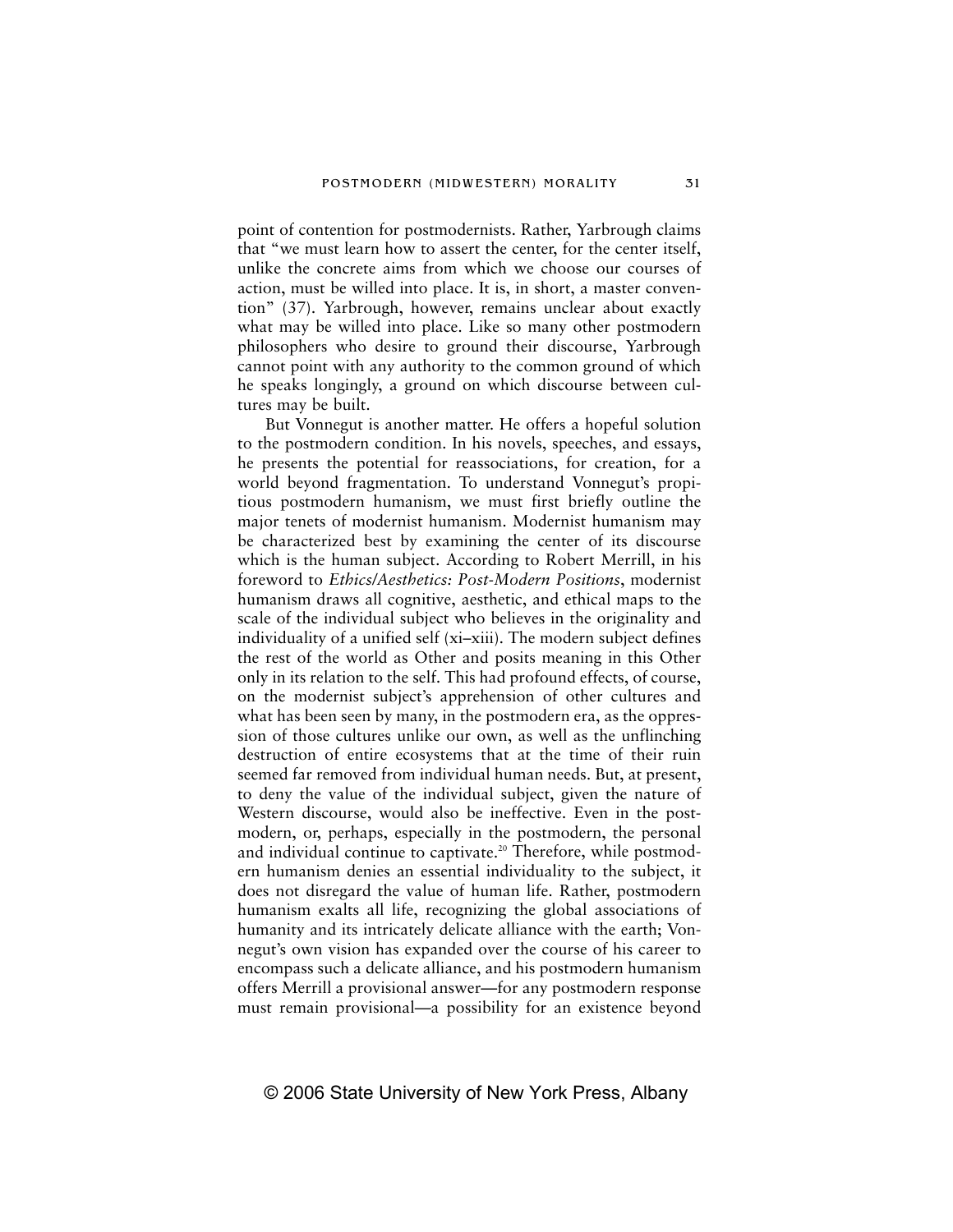binary opposition, a morality that is negotiated on an operational essentialism in much the same way Stephen Slemon has shown post-colonial texts "working towards 'realism' within an awareness of referential slippage" (434). In other words, postmodern humanism works with an awareness of its own constructedness toward a symbolic construction of a better "reality." This better reality, however, remains devoted to humanity, and some might argue that such a valuing of human life is actually no different from modernist humanism. The postmodern devotion to humanity, however, runs counter to modernist humanism in its motivation. While modernist humanism espoused its desire to improve or perfect humanity based on the idea of each individual's unique and univocal self, postmodern humanism wishes to better the human condition because of the relative worth of all life and the potential that such life may hold in its proliferation of multiplicities. For the modern humanist, the focus was utopia, an end result based on the belief in the perfectibility of humanity; for the postmodern humanist, there can be no utopia, only endless play, endless affirmation of life. Unlike the modernist, the postmodernist does not believe in the perfectibility of humanity or a final, static position such as utopia; rather, the postmodern humanist concentrates on daily, local activity that may improve human life.<sup>21</sup>

Perhaps the most significant difference between modern and postmodern humanism is the transparency of postmodern humanism. Postmodern humanism openly acknowledges that, in the absence of a "given" center of value, it creates a center of value, that it constructs a position that reveres all life. Unlike historic Western European discourse that first placed value on human life because of its belief that humanity was created in the image of God, postmodernism feigns no assurance that "truth" may be founded on the knowledge of providence or science or any other grand narrative that wishes to establish itself as the essence or center on which discourse may be grounded. The differences between modern humanism and postmodern humanism finally boil down to the issue of essence: one believes in a fixed, essential reference while the other, dismissing this notion, offers only an operational essentialism.

In an interview, Vonnegut claims that "everything is a lie, because our brains are two-bit computers, and we can't get very high-grade truths out of them. But as far as improving the human condition goes, our minds are certainly up to that. That's what they were designed to do. And we do have the freedom to make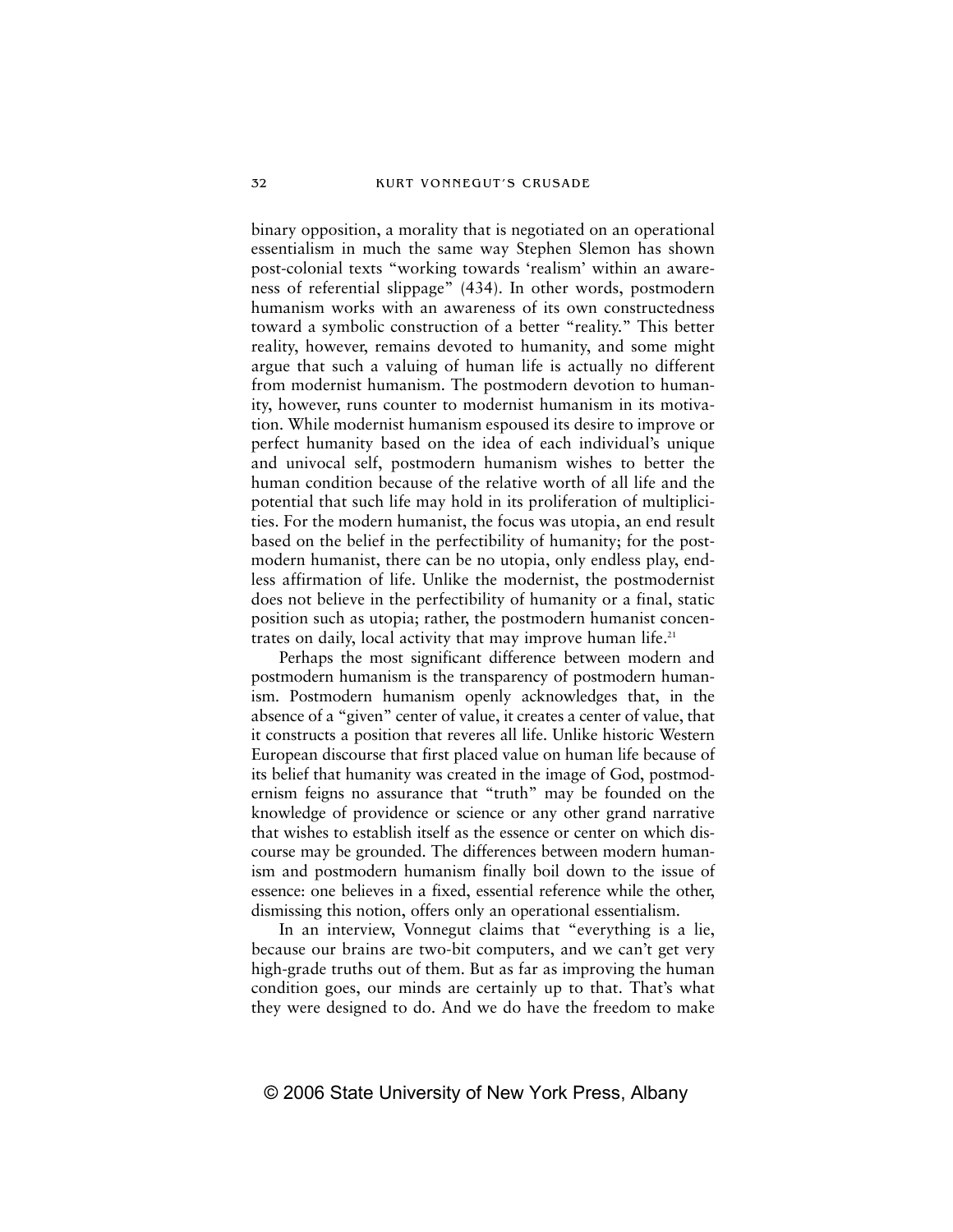up comforting lies. But we don't do enough of it" (Allen, *Conversations* 77). In Vonnegut's terms, postmodern humanism is nothing more than a comforting lie, one more constructed narrative in the infinite range of narratives. Moreover, postmodern humanism confesses that it is entirely based on faith; it presupposes that human life is valuable, and it does so with no means to validate such a claim. As Vonnegut, who is the honorary president of the American Humanist Association, explains in *God Bless You, Dr. Kevorkian*, "If it weren't for the message of mercy and pity in Jesus's Sermon on the Mount, I wouldn't want to be a human being. I would just as soon be a rattlesnake" (10). And like his great-grandfather, Clemens Vonnegut, he doesn't have to have the rational or dogmatic proof that so many Enlightenment thinkers find essential. Vonnegut points to Clemens's assertion that "If what Jesus said was good, what can it matter whether he was God or not?" (10). Like his German freethinking ancestors who resided in Indianapolis, Vonnegut cannot rationally prove that mercy is the greatest good or that Jesus was indeed God made flesh. Instead he places his faith in a narrative that does not argue for the existence of God—he explains that "humanists, having received no credible information about any sort of God, are content to serve as well as they can, the only abstraction with which they have some familiarity: their communities" (11). Vonnegut's faith is rooted in the idea of mercy for fellow humans and for the planet itself. In short, the constructed center or provisional metanarrative of Vonnegut's postmodern humanism is the idea that life is precious, and every attempt should be made to improve the conditions of life in order to preserve it.

In a speech to the graduating class of Bennington College in 1970, Vonnegut both implored the new graduates to accept the program of postmodern humanism and displayed the constructedness of such a program: "I beg you to believe in the most ridiculous superstition of all: that humanity is at the center of the universe, the fulfiller or the frustrator of the grandest dreams of God Almighty. If you can believe that, and make others believe it, then there might be hope for us. Human beings might stop treating each other like garbage, might begin to treasure and protect each other instead" (Wampeters 163–64). As a postmodern moralist, Vonnegut centers his discourse on what I have called postmodern humanism, and from this vantage he applauds any action that enhances life and condemns any action that causes suffering or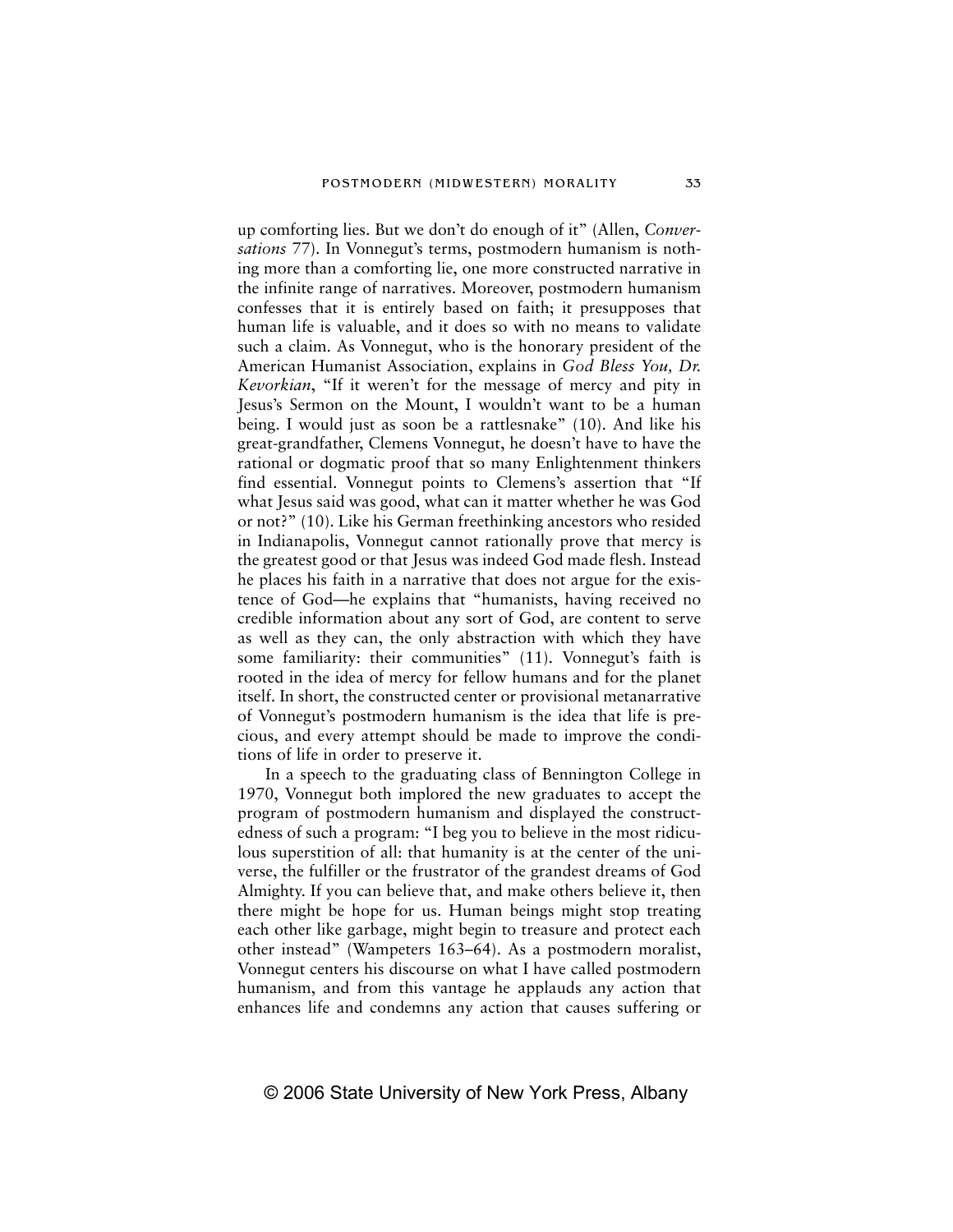destruction of life. Vonnegut is a self-proclaimed moralist, and, as such, he ardently works to get his message across: "So now when I speak to students, I do moralize. I tell them not to take more than they need, not to be greedy," Vonnegut explains. "I tell them not to kill, even in self-defense. I tell them not to pollute water or the atmosphere. I tell them not to raid the public treasury. I tell them not to work for people who pollute water or the atmosphere, or who raid the public treasury. I tell them not to commit war crimes or to help others to commit war crimes. These morals go over very well" (*Wampeters* 100). Vonnegut creates many possible answers, small narratives or "comforting lies," based on the overarching construct of postmodern humanism in response to the shibboleths of the postmodern condition. His work flies in the face of those who argue that postmodernity is at best vacuous and amoral and at worst immoral. By examining both the development of Vonnegut's postmodern critique of America's grand narratives and his moral or ethical system based on postmodern humanism, we will better understand his ever-growing oeuvre and the true importance of his work as a postmodern moralist.

### Ethical Criticism: Inroads to Vonnegut's Postmodern Humanism

Wayne Booth, in his prodigious *The Company We Keep: An Ethics of Fiction*, suggests that ethical criticism, because of its misuse in the past to censor and repress all kinds of literature deemed immoral by some, fell on hard times and was replaced by various formalist theories that ignored the very real ethical or political effects of literature. In recent decades, however, ethical criticism has made a comeback of sorts, motivated, in part, by the work of "feminist critics asking embarrassing questions about a maledominated literary canon and what it has done to the 'consciousness' of both men and women; by black critics pursuing ... question[s] about racism in American classics; by neo-Marxists exploring class biases in European literary traditions; by religious critics attacking modern literature for its 'nihilism' or 'atheism'" (Booth 5). Although much of the modern era denied the political or ethical nature of literature, claiming that in some mystical fashion art transcended the boundaries of politics or ethics, postmodern philosophy has demonstrated the folly in such a claim, argu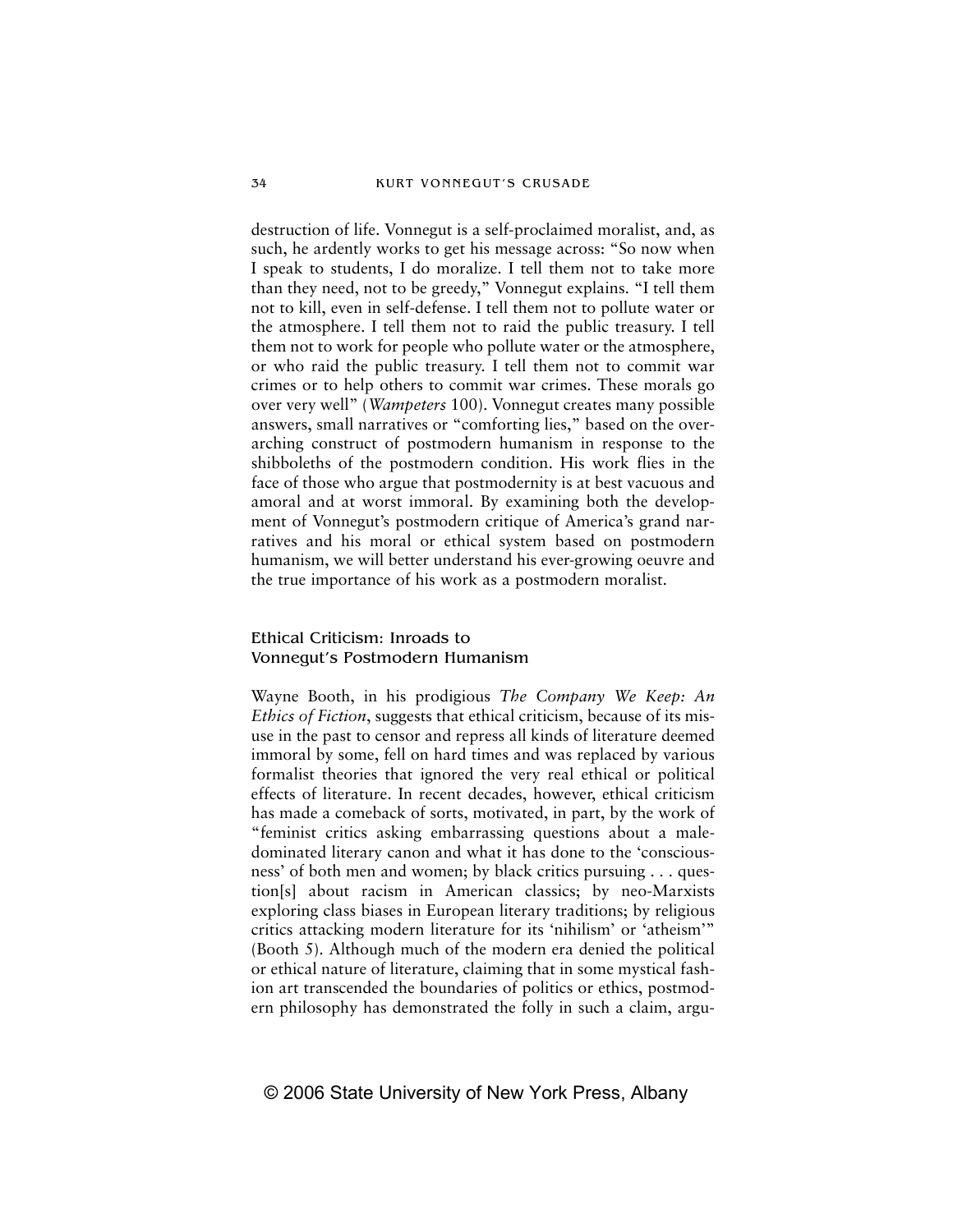ing that art is indeed political, a product of societal mores and power relations. The mispractice of ethical criticism has usually involved acts of judgment that in essence imply the work is somehow inferior because of its system of morality; such criticism, reductive in nature, often leads to censorship and produces no fruitful scholarship. What Booth, among others, wishes to establish is a form of criticism that examines a work of art in order to discover and make explicit the moral sensibility informing that work. In *On Moral Fiction*, John Gardner argued that moral criticism is absolutely necessary for the health of English studies, and, despite his often sweeping generalizations about the value of certain artists, *On Moral Fiction* must be acknowledged as an important precursor to the revival of contemporary interest in ethical criticism. Gardner's rage against the English academy was fueled by his belief that the study of literature had become morally bankrupt, completely uninterested in what is most human about literature. Before his untimely death in 1982, Gardner used his influence as a noted writer of fiction and as a professor of English in an effort to sway the tide of intellectual thought toward an affirmation of the mystery and beauty of life.<sup>22</sup>

If we are to accept the proposition that literature reflects human experience while at the same time it affects human experience, that literature is both a product of the social order and helps establish and maintain that social order, it becomes clear that, in its desire to examine the moral and ethical nature of a work of art, ethical criticism establishes an important bond between the life of the text and the life of the reader. This bond, however, should never be viewed facilely or reductively. Patricia Meyer Spacks contends that while fictional narratives offer opportunities for ethical reflection, they are not imperatives for behavior; rather, according to Spacks, "paradigms of fiction provide an opportunity for moral playfulness: cost-free experimentation" (203). While it is true that reading offers, above all, the possibility of experience, or what Spacks explains is the "experience of agency or its illusion" (203), one must never forget that those experiences acquired through the act of reading—although powerful and affecting—should not be feared or repressed. Rather, the act of reading may be understood as an activity that affords experimentation, the trying on of new possibilities without the finality or consequences of life outside of reading. To the detriment of ethical criticism, in the past too many critics have used this form of reading as a tool for censorship in